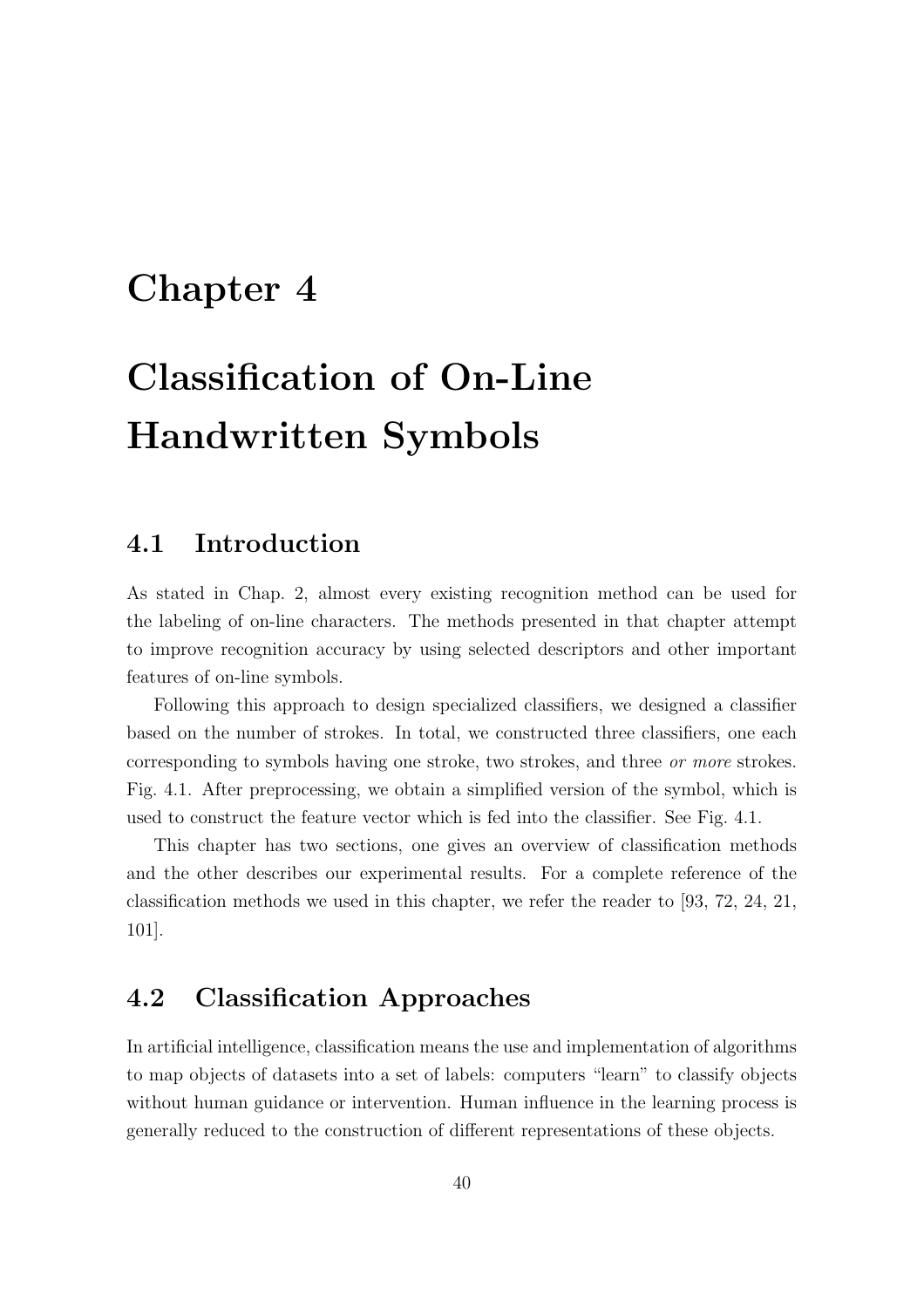

Figure 4.1: Classifiers.

A variety of authors consider two types of learning algorithms:

• Supervised Learning. In this case, a dataset

$$
D = \{(x^{(i)}, y^{(i)}): i \in I\}
$$
\n(4.1)

consists of data pairs, where  $x^{(i)}$  represent an object,  $y^{(i)}$  its corresponding label, and  $i$  is an element of the index set  $I$ . Algorithms use the dataset to "learn" to classify new data. These algorithms construct a function  $f(x) = y$ , which assigns an object  $x$  to a label  $y$ .

• Unsupervised Learning. In this case, we don't know a priori which label corresponds to a given object. Thus, unsupervised learning deals with sets of unlabeled objects

$$
D = \{x^{(i)} : i \in I\}.
$$
\n(4.2)

Algorithms for unsupervised learning try to describe the underlying nature and structure of the data. This is accomplished by constructing groups (clusters) of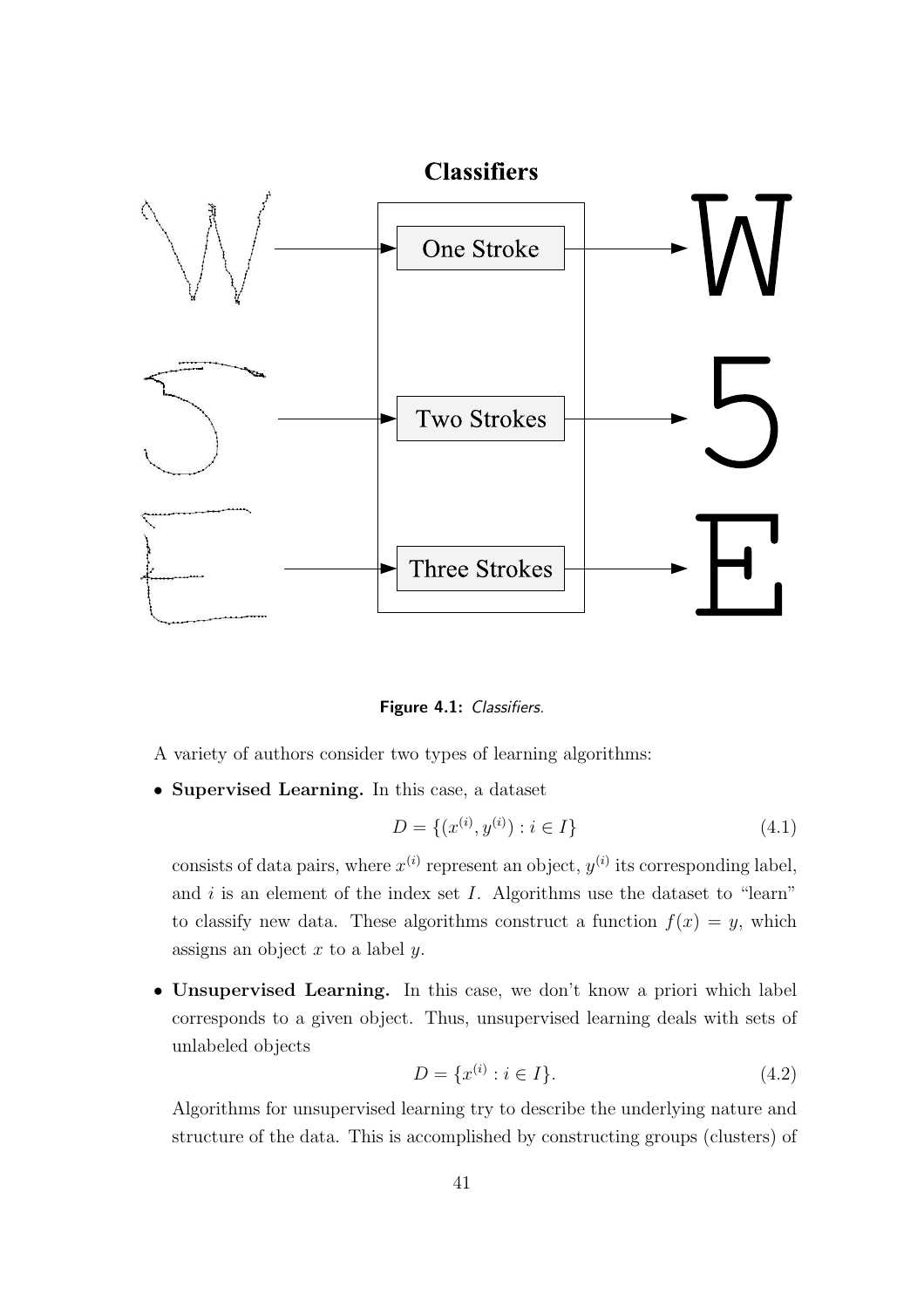

Figure 4.2: Classification procedure.

data or by selecting the "right" features from data. These algorithms not only construct a classification function but also construct labels which are associated with different clusters.

The set  $D$  is also known as a *training set*, because the function  $f$  is the result of "training" functions (or the parameters) using the data set  $D$ .

The objects  $x^{(i)}$  are normally represented by vectors taking numerical values, e.g.  $x^{(i)} \in \mathbb{R}^n$ . An object in D is also known as a pattern, sample, example, vector, etc. When the label  $y^{(i)}$  takes two values, frequently from the sets  $\{0, 1\}$  or  $\{-1, 1\}$ , we are dealing with *binary classification*. When  $y^{(i)}$  takes the values  $\{c_1, \ldots, c_N\}, N > 2$ , we have *multiclass classification*. If the value  $y^{(i)}$  takes continuous numerical values, we have regression.

Normally, it is assumed that the map f belongs to a family of functions which is characterized completely by a set of parameters  $\Lambda$ . This parameter dependence is indicated by  $f = f_{\alpha}, \alpha \in \Lambda$ . Learning algorithms normally consist of methods to obtain the parameters  $\alpha^* \in \Lambda$ , which optimize certain "performance" or loss criterion involving the example patterns. The selection of the parameter dependence and the loss criterion characterize the different classification approaches.

#### 4.2.1 Bayesian Classification

Bayesian classification uses Bayes' Theorem as follows. If we assume that  $P(c_i)$ ,  $j = 1, \ldots, N$ , describe the prior probability of the objects belonging to the class  $c_j$ , then the posterior probabilities  $P(c_j|x)$ , i.e. the probability of label  $c_j$  given the pattern x, can be calculated with the formula

$$
P(c_j|x) = \frac{P(x|c_j)P(c_j)}{P(x)}.
$$
\n(4.3)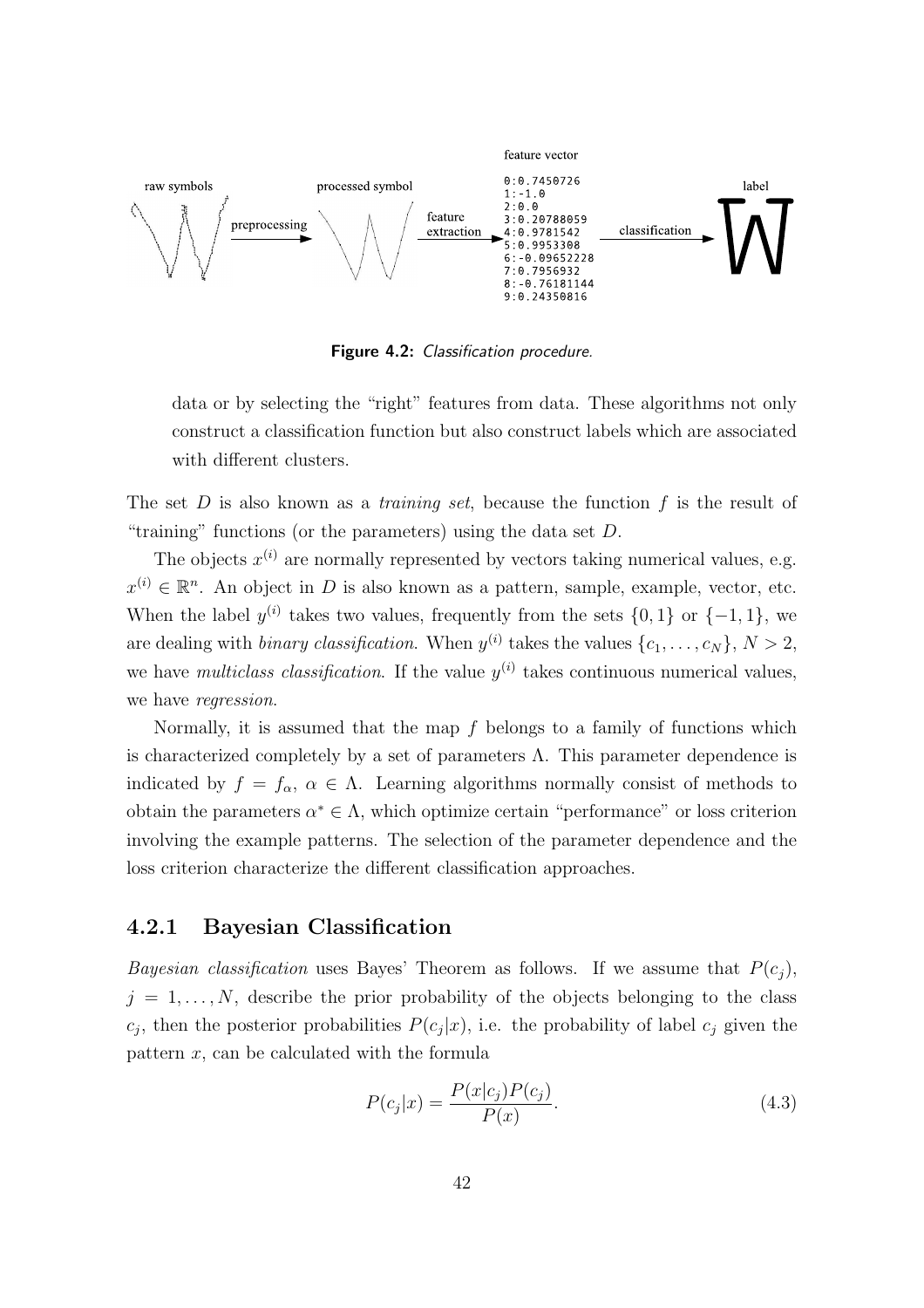Given a new example x, the Bayes classification rule consists of labeling x with the class having the maximum probability:

$$
f(x) = c_{j_{\text{max}}},\tag{4.4}
$$

where

$$
j_{\max} = arg \max_{j} P(c_j|x) = \arg \max_{j} P(x|c_j)P(c_j).
$$
 (4.5)

The quantity  $P(x)$  is eliminated, because does not play any role to obtain the maximum index. The prior probabilities  $P(c_j)$  are taken as the proportion of each class in the training set. Note that the conditional probability  $P(x|c_i)$  characterizes completely the classification rule.

#### Training Bayesian Classifiers

It is commonly assumed that  $P(x|c_i)$  is described as a multivariate normal distribution:

$$
P(x|c_j) = \frac{1}{\sqrt{2\pi \det \Sigma_j}} \exp \frac{1}{2} (x - \mu_j)^T \Sigma_j^{-1} (x - \mu_j).
$$
 (4.6)

Thus, the learning process consists of finding the optimal parameters  $\Sigma_i^*$  $_j^*$  and  $\mu_j^*$ j using the dataset D. Under the assumption of independence of features and classes, it suffices to estimate the priors of each class independently using the methods of maximum likelihood. Using this method, one can show that the optimal parameters  $\Sigma_i^*$  $_j^*$  and  $\mu_j^*$  $j$  correspond to the covariance matrix and the mean vector of the data D respectively.

Because independence assumptions do not necessarily describe the complex nature underlying the data in  $D$ , this classification schema is also known as *naive Bayesian* classification. Actually, these "naive" assumptions simplify calculations during the learning process. Bayes classification also has an theoretical importance because there are some theorems relating the Bayes error to errors of other classification methods.

#### 4.2.2 Nearest Neighbors

One of the simplest approaches for classification is the nearest neighbor rule. In this classification criterion we assume that a certain *distance* function  $d$  is defined in the set of patterns. Thus, the label of an unclassified object  $x$  is the same of the nearest  $x^{(i_{\min})}$  pattern in D:

$$
f(x) = y^{(i_{\min})},\tag{4.7}
$$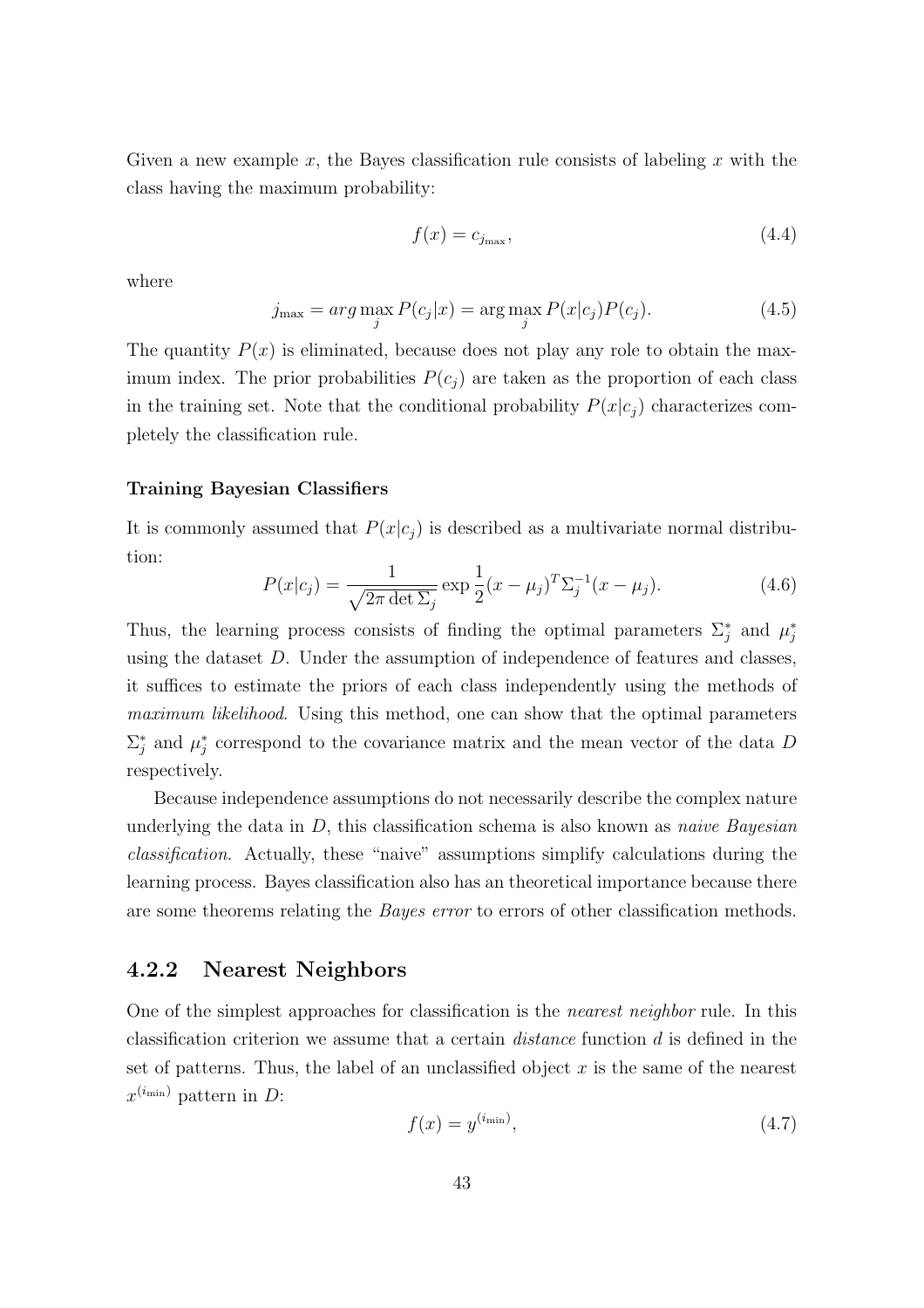where

$$
i_{\min} = \arg\min_{i} d(x, x^{(i)}). \tag{4.8}
$$

Note that this classification function classifies correctly all data in D. A variation of this rule is to take k nearest neighbors  $x^{(i_1)}, \ldots, x^{(i_k)}$  of x. A simple voting scheme assigns a label to the unclassified vector: the label  $\{c_1, \ldots, c_N\}$  which most frequently appears in the set  $\{y^{(i_1)}, \ldots, y^{(i_k)}\}$  is assigned to x. This rule guarantees that a numerical output is generated which can be used to estimate the degree of class membership of  $x$ , which is useful for post-processing purposes. This estimation is accomplished by counting the times a certain label appears in  $\{y^{(i_1)}, \ldots, y^{(i_k)}\}$ , and dividing this quantity by k.

Computationally, the nearest neighbor makes no effort to learn from examples. But a price must to be paid for this *lazy* classification: this rule does not guarantee good performance for new patterns, unless we provide a really big dataset D. In the limit, when the number of examples approaches infinity, the error rate of the single nearest neighbor rule is not worse that twice the optimal Bayes error. However, having a big database increases the classification time, and the performance of the nearest neighbor classifier in terms of speed deteriorates.

#### 4.2.3 Classification Trees

Classification trees work by partitioning the training set using a set of decision rules. Figure 4.3 shows the structure of a binary classification tree. The nodes of the tree corresponds to a test or decision, which can be either true of false. The evaluation of input data begins at the root and, depending on the test, we follow the right or the left branch until we reach a leaf. There, the final decision assigns a class to the pattern. No binary trees are allowed to have more than two branches at any node. One of the benefits of classification trees is that their structure allows interpretation of the rules generated during training: a path joining the root to one of the leaves corresponds to a decision rule, constructed with a conjunction (AND operator) of all the tests taken at each node.

In the case of numeric data, the test taken at each node  $\mathcal N$  is to compare some of the coordinates  $x_i$  of the sample x to a determined value  $x_i\mathcal{N}$ , using the rule  $x_i < x_i$ . Geometrically, this corresponds to constructing hyperplanes perpendicular to the coordinate axes which separate the data. Thus, every time the we reach a node, the training set is partitioned into two sets, one satisfying the evaluation rule and the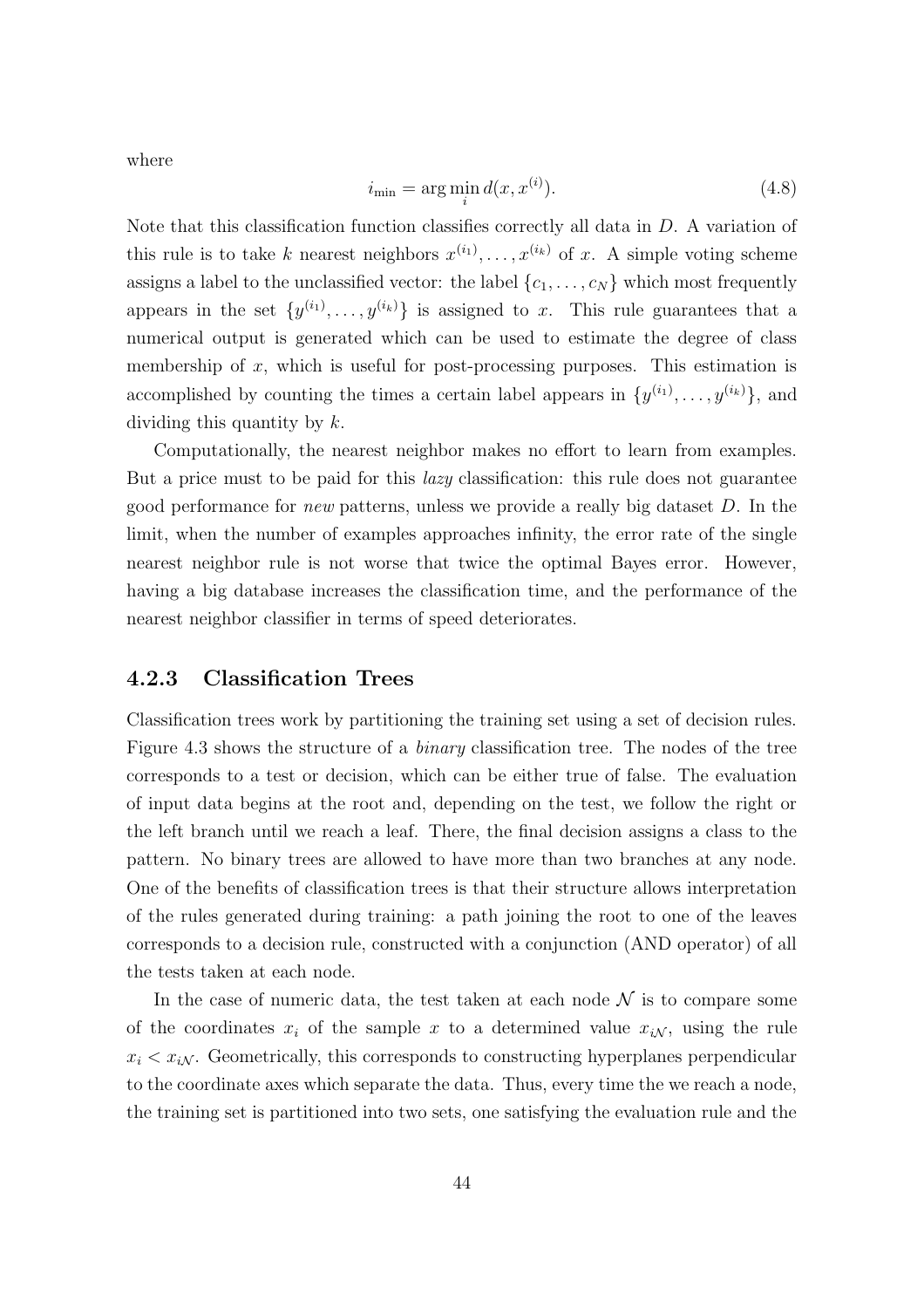

Figure 4.3: Structure of a classification tree.

other not satisfying it. This decision outcome is called a split, because it corresponds to a splitting of the data. We concentrate in this section on binary classification trees.

#### Training Classification Trees

The process of learning the structure of a classification tree is also known as rule induction. The induction method starts with the root node and the training set. We select a value  $x_{iN}$  to create a new rule which divides the training data into two disjunct sets. Two new nodes are created and assigned to this sets. The procedure is repeated in these nodes and the split data, unless the nodes themselves become a leaf. A node becomes a leaf if all the elements in the set belong to a single class or when the examples satisfy certain criteria or confidence levels.

Most of the rule creation criteria reduce *impurity* within successive nodes when splitting the current one. The most used impurity functions are the *entropy impurity* 

$$
i(\mathcal{N}) = -\sum_{j=1}^{N} p_j \log p_j \tag{4.9}
$$

and the Gini impurity

$$
i(\mathcal{N}) = 1 - \sum_{j=1}^{N} p_j^2,
$$
\n(4.10)

where  $p_j$  is the fraction of patterns at node  $N$  that belongs to the class  $c_j$ .

In the training algorithm, the value  $x_{iN}$  is selected as the one which minimizes the increment of impurity:

$$
\Delta i(\mathcal{N}) = i(\mathcal{N}) - p_l i(\mathcal{N}_l) - p_r i(\mathcal{N}_r), \qquad (4.11)
$$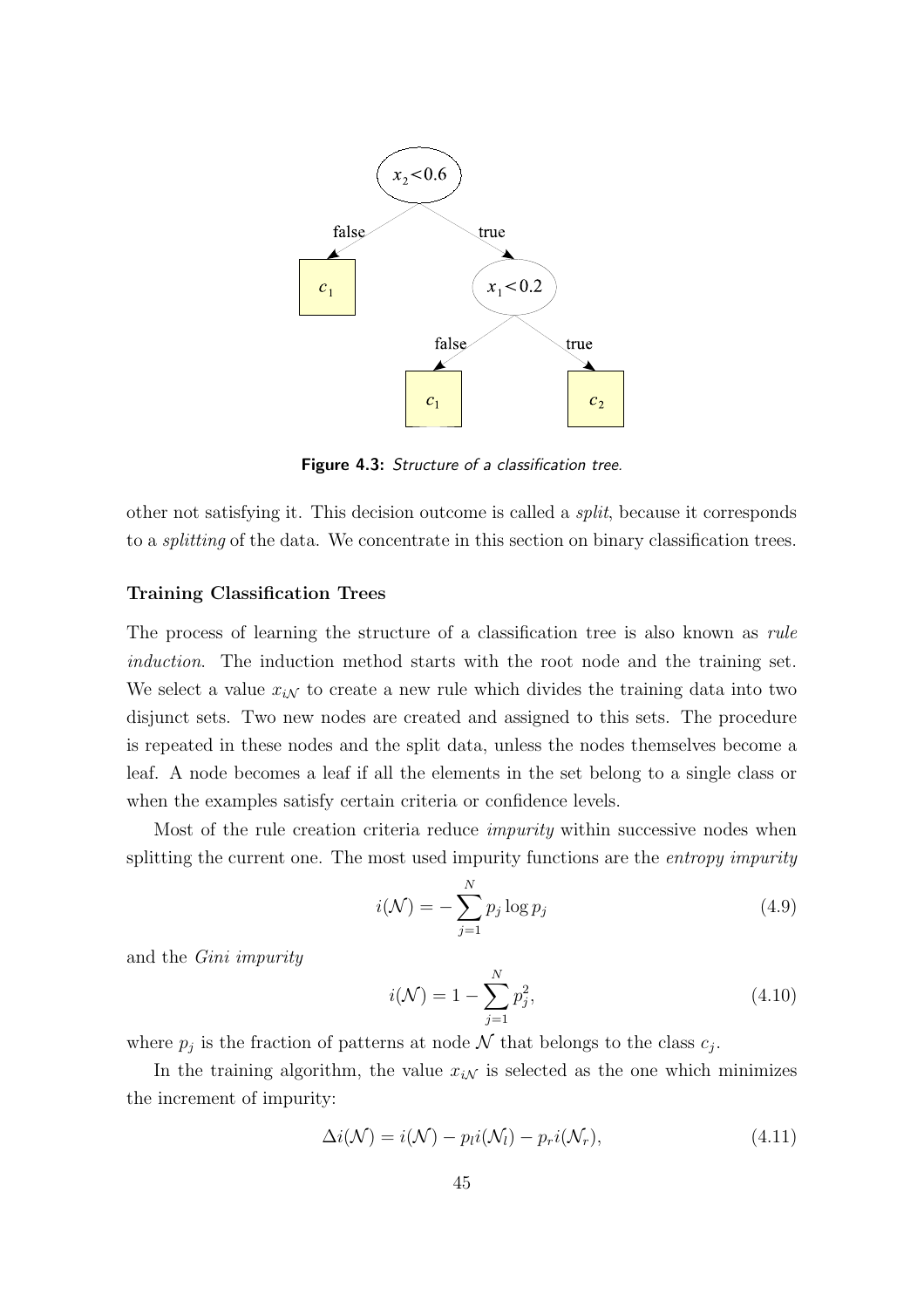where  $p_l$  and  $p_r$  are the fractions of patterns associated to the left node  $\mathcal{N}_l$  and right node  $\mathcal{N}_r$  respectively.

The criterion to stop splitting mentioned above, when patterns in the node belong to a single class, can generate very large classification trees which correctly classify training data but the accuracy on new samples is poor. This undesirable phenomenon also occurs when the tree continues to grow until the leaves reach minimal impurity. To void this, we can use some other criteria to stop splitting. This can be, for example, stopping when the number of examples in the split falls below fixed threshold, e.g. 5 % of the training data. Similarly, when the impurity is below some threshold. There are more criteria based on exceeding thresholds, e.g. the one estimating the chi square statistic  $\chi^2$ . Other criterion is cross validation: the tree is trained on a fraction of the data (for example 90 % of it) and the rest is kept as a validation set. Splitting continues until the classification error on the validation set increases. In all cases, the class assigned to the new leaf corresponds to the label having the greatest frequency.

#### 4.2.4 Artificial Neural Networks

Artificial neural networks are one of the most popular classification techniques widely applied to a great quantity of pattern-recognition problems in the areas of computer vision, character recognition, speech recognition, etc. Artificial neural networks try to mathematically model biological networks, i.e. neurons are represented by single calculation units highly interconnected each other. For this reason, this research area of artificial intelligence is also known as connectionism.

#### The Perceptron

An artificial neural net is constituted by numerical values, weighted edges, and calculation units. Figure 4.4(a) represents the minimal net calculation unit, also known as perceptron. When the edges connect numerical values, they transmit these values multiplied by the corresponding weights, as shown in Figure 4.4(b). The circles represent the nodes of the net and constitute the calculation units. The edges connected at the left of units transmit values which are summed. The function s associated to this node is applied to the result of the sum and further transmitted to the left to obtain the final output  $f(x)$ , expressed as

$$
f(x) = s(\sum_{i=1}^{n} w_i x_i + b) = s(w \cdot x + b).
$$
 (4.12)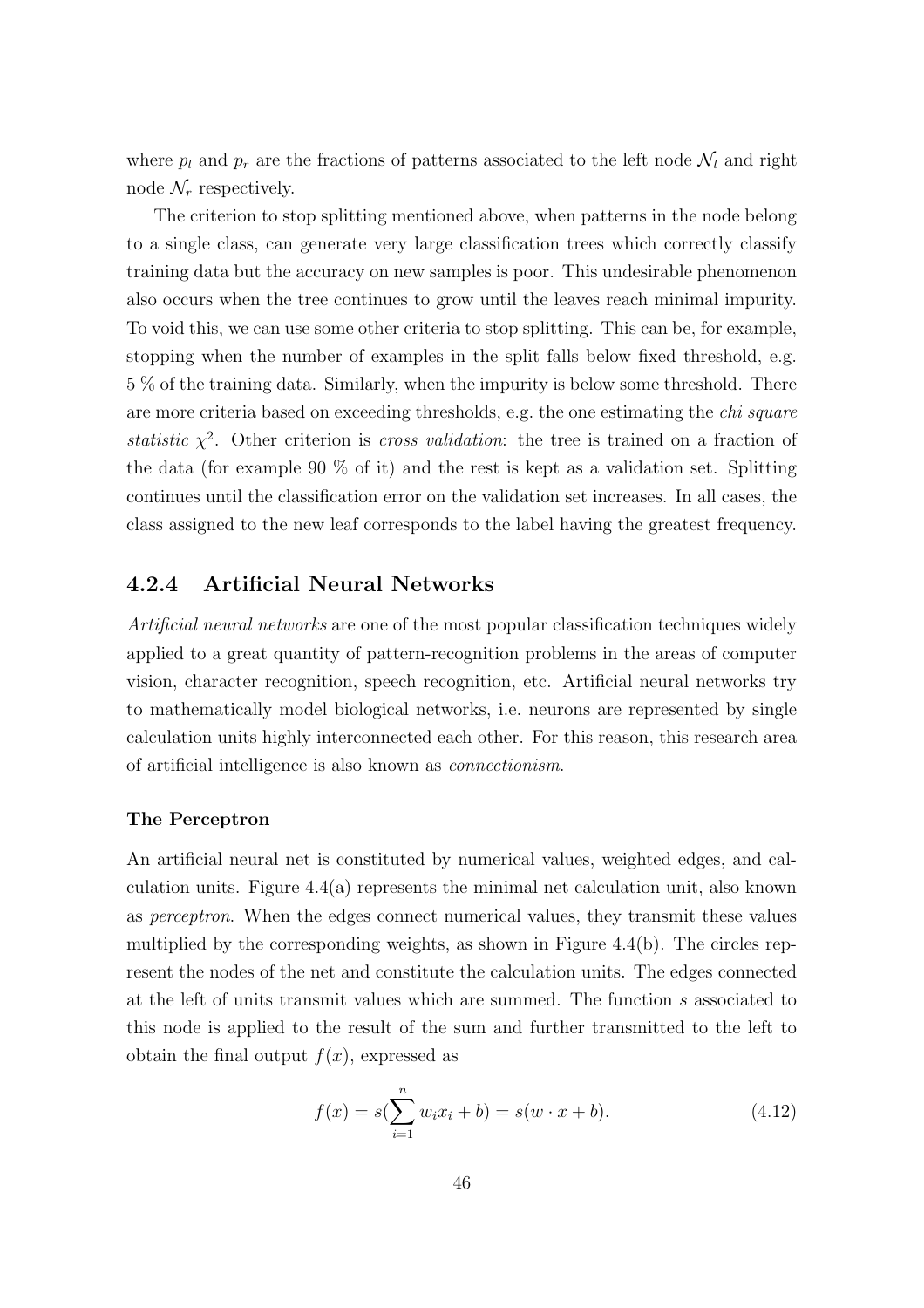

Figure 4.4: A weighted edge and the result of the transmission.

The parameters w and b are known as weight and bias respectively.

The perceptron rule is normally used for binary classification: the function  $s$  is taken as the sign function, where  $s(u) = 1$  if  $x \ge 0$  and  $s(u) = -1$  if  $x < 0$ . The perceptron has a geometrical interpretation: it divides the real space  $\mathbb{R}^n$  into two regions separated by the hyperplane defined by the equation

$$
w \cdot x + b = 0. \tag{4.13}
$$

If there is a such hyperplane that correctly classify the training set  $D, D$  is said to be linearly separable.

The training algorithm for the perceptron consist of the correction of the parameters w and b when the i-th training pattern is incorrectly classified: initialize both parameters to zero and for each  $i = 1, \ldots, \ell$  take  $(x^{(i)}, y^{(i)})$  and update the parameters

$$
w \leftarrow w + y^{(i)} x^{(i)} \tag{4.14}
$$

$$
b \leftarrow b + y^{(i)}, \tag{4.15}
$$

when

$$
y^{(i)}(w \cdot x^{(i)} + b) > 0 \tag{4.16}
$$

does not hold, i.e.  $x^{(i)}$  is not correctly classified. Theoretical results show that the perceptron algorithm takes a finite number of steps when D is linearly separable. However, it is not possible to know that beforehand, so we can stop the algorithm when a determined number of steps has been reached or when all patterns in  $D$  are correctly classified.

Some authors work with an extended version of the input vector  $x$  and the weight w:

$$
\hat{x} = (x_1, \dots, x_n, 1)^T
$$
 and  $\hat{w} = (w_1, \dots, w_n, b)^T$ . (4.17)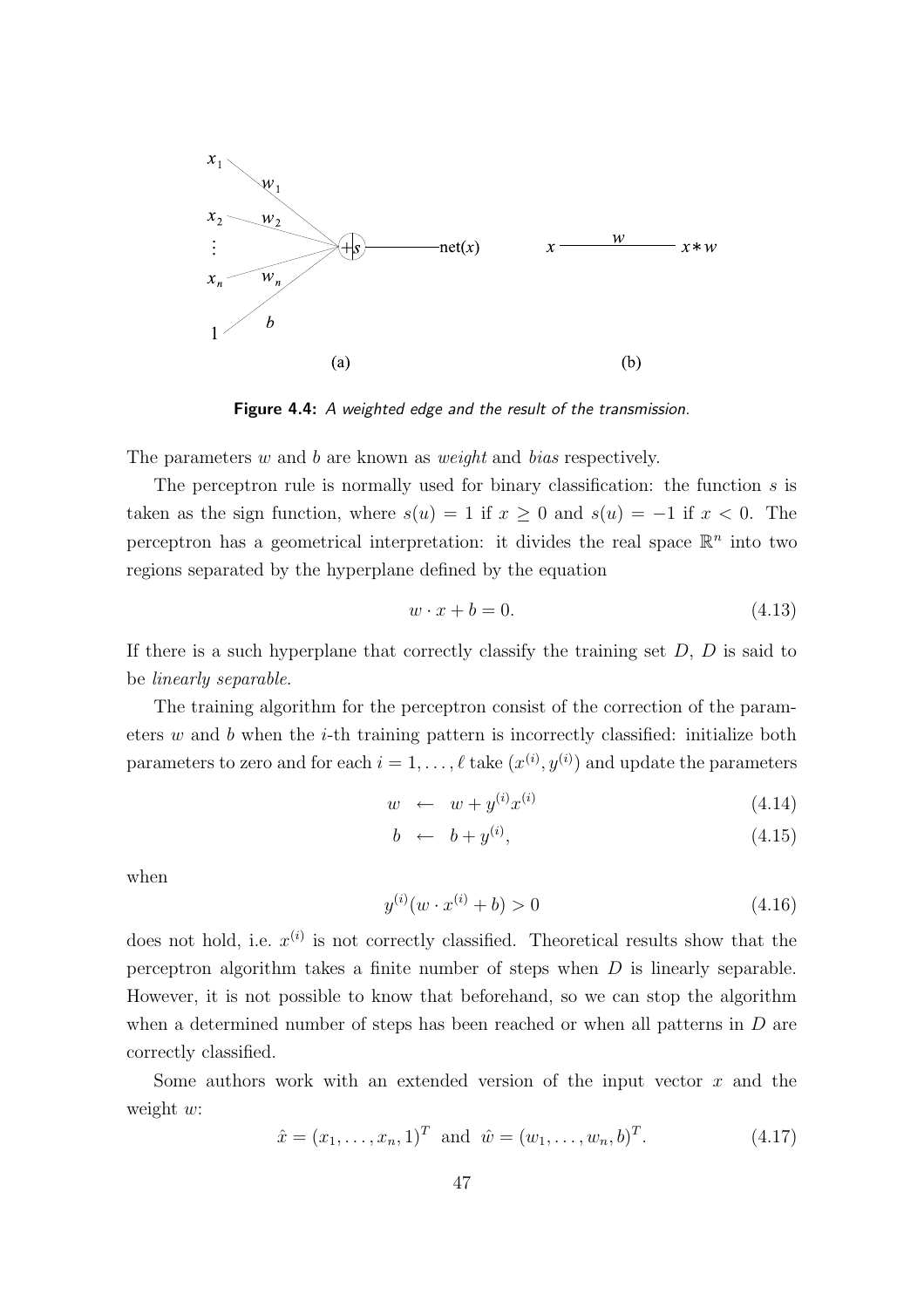The bias b is now included in the weight vector and the rules  $(4.12)-(4.15)$  are simplified to:

$$
f(x) = s(\hat{w} \cdot \hat{x}),\tag{4.18}
$$

$$
y(\hat{w} \cdot \hat{x}) > 0,\tag{4.19}
$$

$$
\hat{w} \leftarrow \hat{w} + y^{(i)} \hat{x}^{(i)}.\tag{4.20}
$$

#### Neural Networks

Figure 4.5 shows the structure of a neural network with a hidden layer, a more complex structure of calculation units. In total, the net consists of three layers  $x(k)$ ,  $k = 0, 1, 2$ . The input layer  $x(0)$  is an extended version  $(x_1, \ldots, x_n, 1)^T$  of the input vector x. The vector  $x(1)$  of dimension m corresponds to the output of the hidden layer. The vector  $x(2)$  of dimension N is the final output layer. The n entries of x are propagated through the net to obtain the N output values  $x(2)$  at the left. Thus, the classification rule corresponds to

$$
f(x) = c_{j_{\text{max}}},\tag{4.21}
$$

where

$$
j_{\max} = \arg\max_{j} x_j(2). \tag{4.22}
$$

The layers are connected with two matrices:  $W^{(1)}$  of size  $(n+1) \times (m+1)$  for the weights connecting the input with the hidden layer, and  $W^{(2)}$  of size  $(m+1) \times N$  for the ones connecting the hidden values with the output layer. (Note that this matrices include also a bias, as in the extended version of the perceptron rule.) For example, the value  $W_{i,j}^{(1)}$  is the weight associated with the edge connecting the *i*-th entry of x with the  $j$ -th hidden unit. In this way, the calculation of the final output of the net can be seen as a product of matrices and function composition:

$$
x(k) = s(x(k-1)W^{(k)}), \quad k = 1, 2.
$$
\n(4.23)

Note that this formula can be easily generalized for any number of hidden units.

The function  $s$  in  $(4.23)$  is applied to each element and is selected to be continuous and differentiable. A classic selection of this function is the sigmoid

$$
s(x) = \frac{1}{1 + e^{-x}}
$$
\n(4.24)

or the hyperbolic tangent

$$
s(x) = \frac{e^x - e^{-x}}{e^x + e^{-x}}.
$$
\n(4.25)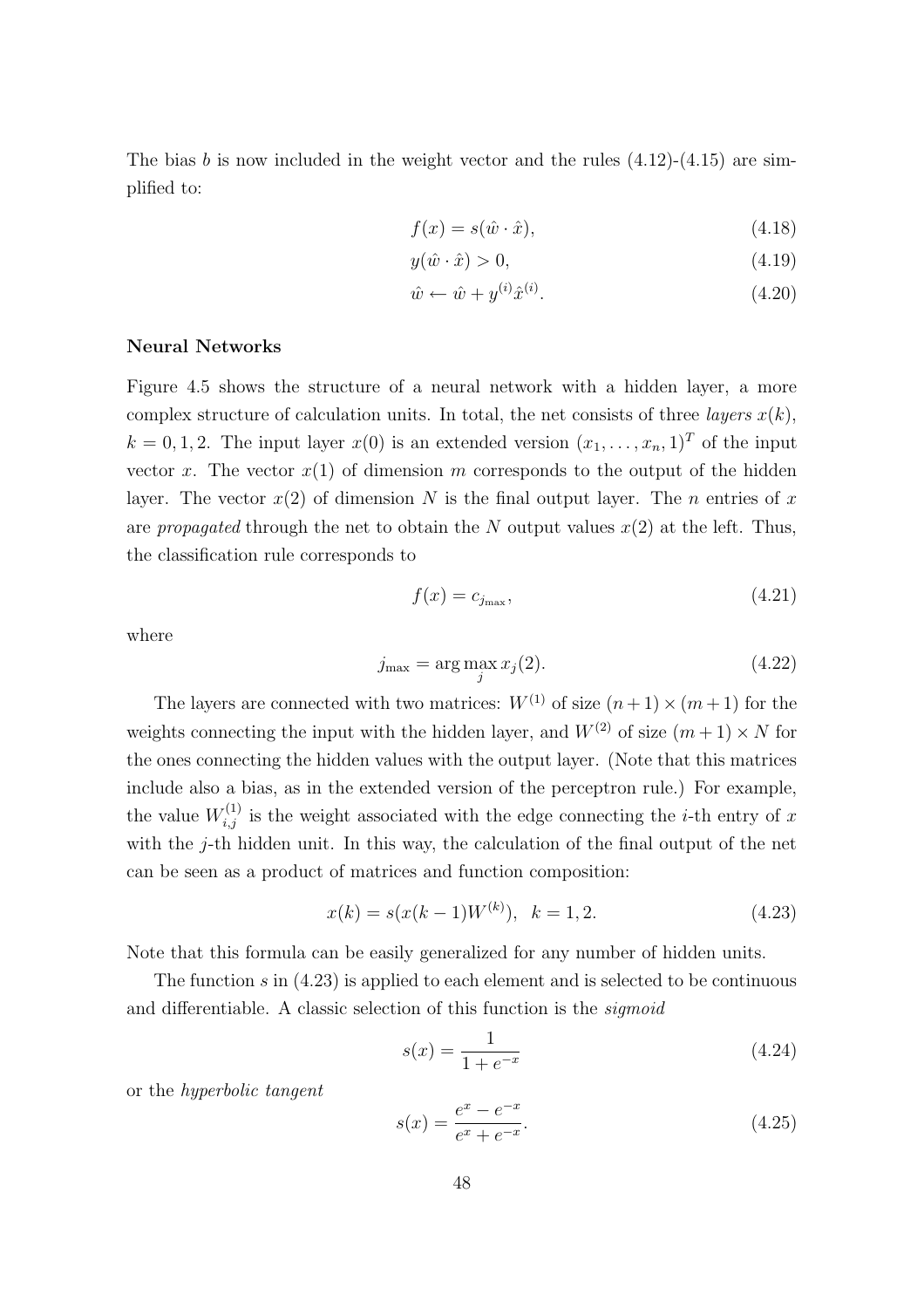

Figure 4.5: Structure of an artificial neural network with a hidden layer.

#### Training Artificial Neural Networks

As we can see from the structure of the network, the function is characterized completely by the edge weights. The weights are selected such that they minimize the quadratic error

$$
E = \sum_{i=1}^{\ell} \|x^{(i)}(2) - y\|^2,
$$
\n(4.26)

where  $x^{(i)}(2)$  represent the net's output of the training pattern  $x^{(i)}$  and

$$
y_j = \begin{cases} 1, & \text{if } x \text{ belongs to class } c_j, \\ 0, & \text{otherwise.} \end{cases}
$$
 (4.27)

The choice of the sigmoid is not a coincidence: this function makes also (4.26) to be continuous and differentiable with respect to the weights. This allows the application of a gradient descendent method to obtain the optimal weight values that minimize the quadratic error. The idea is to iteratively update the weights using the formula

$$
W_{ij}^{(k)} \leftarrow W_{ij}^{(k)} - \eta \frac{\partial E}{\partial W_{ij}^{(k)}},\tag{4.28}
$$

where  $\eta$  is the *learning factor*. The calculation of the partial derivative at the left of (4.28) involves various steps which constitute the well-known back-propagation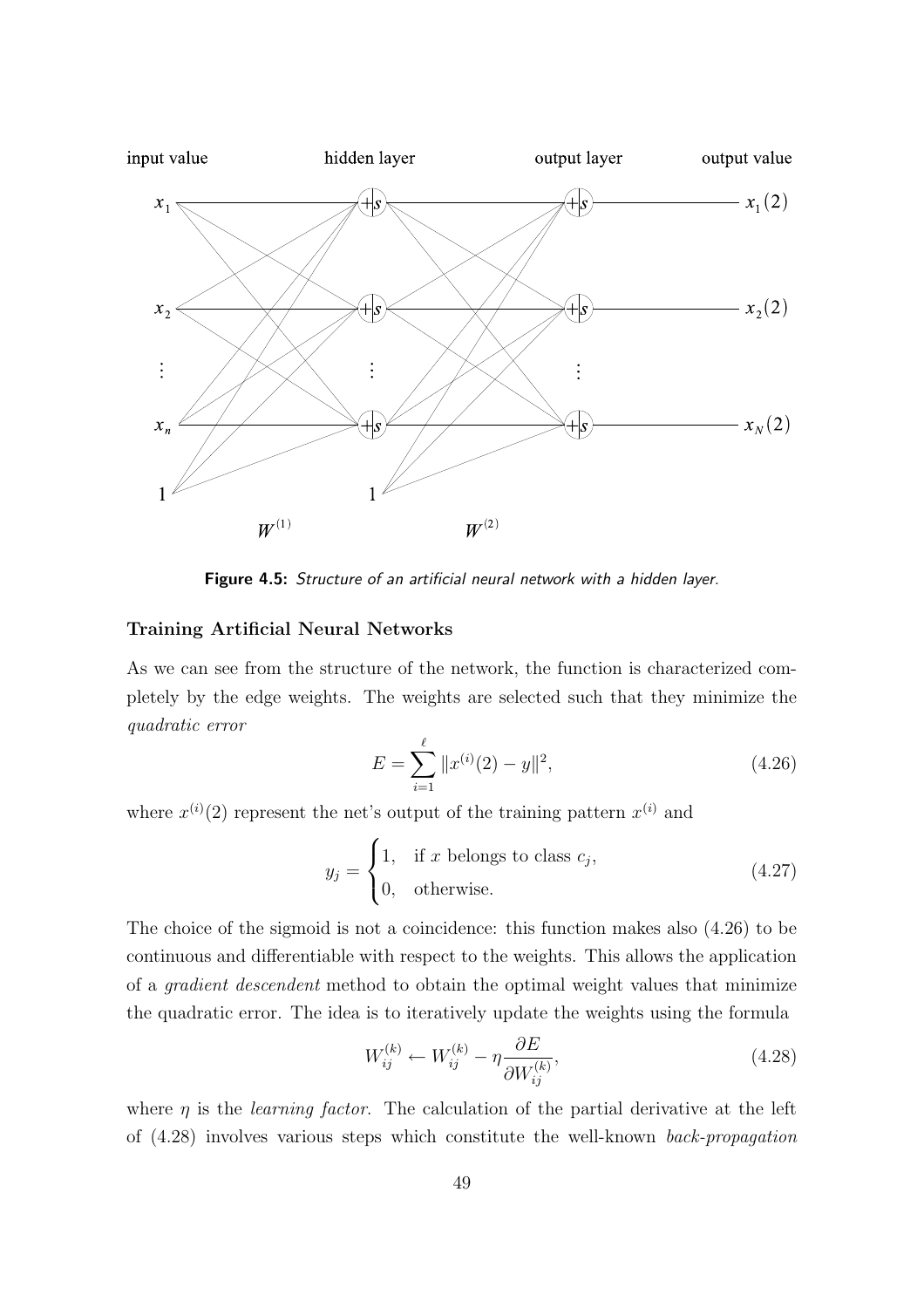algorithm for training neural networks [72].

One of the drawbacks in the method is that the weights found by back-propagation can correspond to a local minimum of (4.26). To overcome this problem, the calculation of the partial derivatives used in (4.28) takes place in a subset of randomly selected training patterns rather than in the complete dataset, also known as stochastic training. Other problems correspond to the long duration of the training, which can be hours or even days when dealing with big databases. To accelerate the training, authors use the second derivative of (4.26) (second-order methods), adjust dynamically the learning rates, or implement algorithms in parallel computers, among other methods. Another important problem is the so called over-specialization, which corresponds to obtaining excellent classification rates on a training set but poor accuracy on new patterns. As a solution, authors multiply the first term in (4.28) by a factor < 1 (weight decay), remove the weights that are least needed (weight pruning), and stop training when the error in an independent dataset increases (early stopping).

#### 4.2.5 Support-Vector Machines

Most of the pattern-recognition methods, as in the case of neural networks, are based on minimizing an empirical function that measures the classification error with given patterns. An empirical performance measure is the empirical risk, defined as

$$
R_{\rm emp}(\alpha) = \frac{1}{n} \sum_{i=1}^{\ell} \lambda(y^{(i)}, f_{\alpha}(x^{(i)})),
$$
\n(4.29)

where  $\lambda$  is the *loss function*. When learning binary classification, taking the labels  $y \in \{-1, 1\}$ , one uses the 0/1-loss function

$$
\lambda(y, f(x)) = \begin{cases} 1 & yf(x) \ge 0 \\ 0 & yf(x) < 0 \end{cases}.
$$
 (4.30)

Learning algorithms try to find the parameters  $\alpha^*$  which minimize the risk  $R_{\text{emp}}$ . However, the parameters  $\alpha^*$  not necessarily minimize the *structural risk* 

$$
R(\alpha) = \int \lambda(y, f_{\alpha}(x)) \, dp(x, y), \tag{4.31}
$$

which is the *actual error* of misclassification of the new patterns generated according to probability distribution p. Unfortunately, the minimization of  $(4.31)$  cannot be done directly, because the fixed probability distribution  $p$  is not known.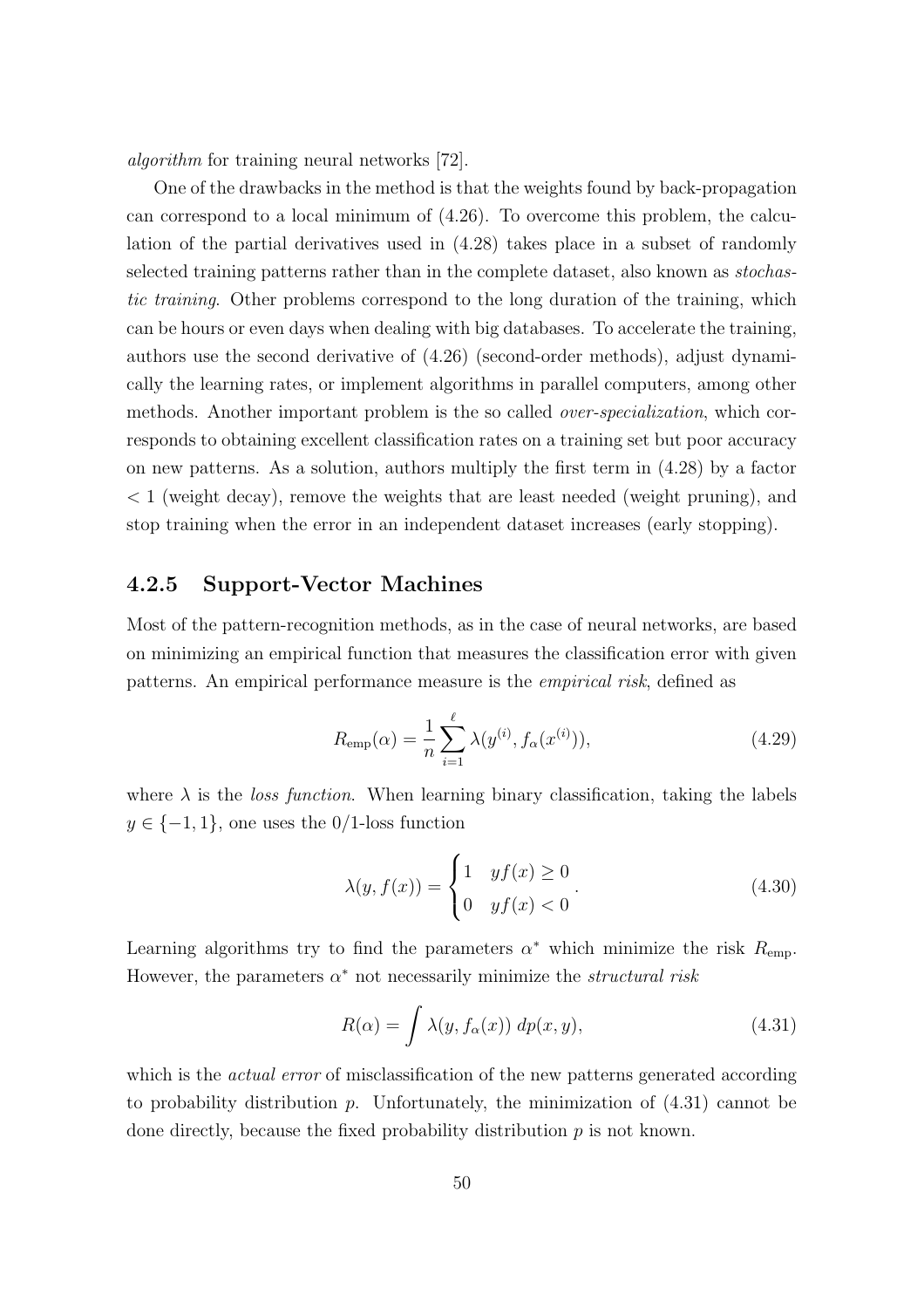The theory developed by Vapnik and Chervonenkis [94] provides upper bounds for the structural risk. These bounds depend on the empirical risk and the VC dimension h = VCdim(F) of the family of classification functions  $F = \{f_{\alpha}\}_{{\alpha \in {\Lambda}}}$ : for all  $\delta > 0$ and  $\alpha \in \Lambda$  the inequality

$$
R(\alpha) \le R_{\text{emp}}(\alpha) + \sqrt{\frac{h(\ln \frac{2n}{h} + 1) - \ln \frac{\delta}{4}}{n}}
$$
(4.32)

holds with probability  $1 - \delta$  for  $h < n$  and  $\lambda$  is the 0/1-loss function.

The VC dimension  $h = \text{VCdim}(F)$  associated to the family of functions F, the learning machines, is an integer value (or infinite) which is a measure of the classification *capacity* of these machines. Given a number  $\ell$  of patterns, they can be labeled in  $2^{\ell}$  ways, using binary labeling. If there is a function in F which correctly classifies these data, we say that the data is shattered by  $F$ . The VC dimension of  $F$  is defined as the maximum number of training points which can be shattered by the function family.

Given a set of learning machines in  $F$ , a structure in  $F$  is a sequence of nested subsets  $F_1 \subset F_2 \subset \ldots \subset F_M \subset F$ . This structure has the property that

$$
R_{\text{emp}}(\alpha_1^*) \ge R_{\text{emp}}(\alpha_2^*) \ge \ldots \ge R_{\text{emp}}(\alpha_M^*) \ge R_{\text{emp}}(\alpha^*),\tag{4.33}
$$

and

$$
R(h) \le R(h_1) \le R(h_2) \le \ldots \le R(h_M),\tag{4.34}
$$

where  $\alpha_i^*$ <sup>\*</sup>/<sub>j</sub> is the optimal parameter which minimizes  $R_{emp}$  in  $F_j$ , and  $R(h_j)$  is the term at the left of (4.32), see Fig. 4.6. The Structural Risk Minimization Principle  $(SRMP)$  is a learning scheme which uses the properties of  $(4.33)-(4.34)$ . It consist of fixating a structure in  $F$  and taking the index  $j^*$  which minimizes the right side of (4.32).

#### Training Support-Vector Machines

The idea behind *support-vector machines* (SVMs) is to define a structure on *linear* machines, the classification functions defined by the perceptron rule

$$
f(x) = sign(w \cdot x + b), \tag{4.35}
$$

under the condition

$$
\min_{i \in I} |w \cdot x^{(i)} + b| = 1. \tag{4.36}
$$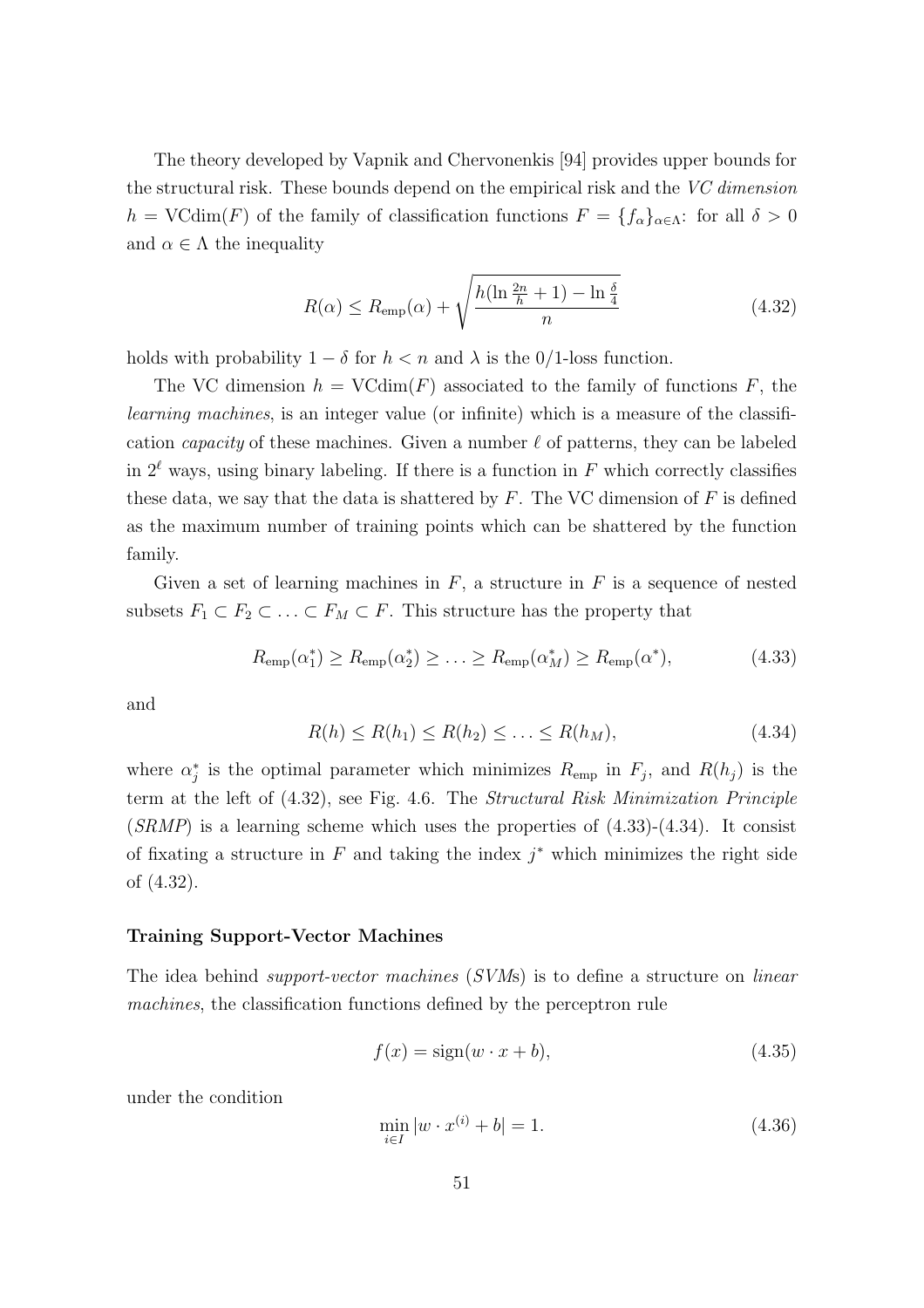

**Figure 4.6:** Illustration of the Structural Risk Minimization Principle. The curve labeled  $R(h_i)$ represents the values of the second term of the sum in (4.32). The learning principle selects the optimal index  $j^*$  which minimizes the sum of the values  $R_{\rm emp}(\alpha_j^*)$  $_{j}^{\ast })$  and  $R(h_{j}).$ 

If the hyperplane  $w \cdot x + b = 0$  fulfills (4.36), we say that it has the canonical form. Note that the set of canonical hyperplanes coincides with all hyperplanes, because canonical hyperplanes use a normalized form of the parameters w and b.

Vapnik proved that the VC dimension  $h$  of the canonical hyperplanes satisfies the inequality

$$
h \le R^2 A^2 + 1,\tag{4.37}
$$

where R is the radius of the smallest sphere containing D and  $||w|| \leq A$ . Defining a structure on canonical hyperplanes corresponds to taking a sequence of values  $A_j$  [94].

Training linear machines, consist of minimizing  $||w||$  while keeping correct classification of the data. If the data is linearly separable, this is accomplished by solving the following quadratic programming problem:

$$
\text{minimize} \quad \frac{1}{2} \|w\| \tag{4.38}
$$

subject to 
$$
y^{(i)}(w \cdot x^{(i)} + b) \ge 1
$$
 (4.39)

The solution of  $(4.38)-(4.39)$  has an interesting geometric interpretation. If  $x \in D$ and  $\gamma_x$  is the distance from the separating hyperplane to point x, then we know that

$$
\gamma_x = \frac{|w \cdot x_+ + b|}{\|w\|} \tag{4.40}
$$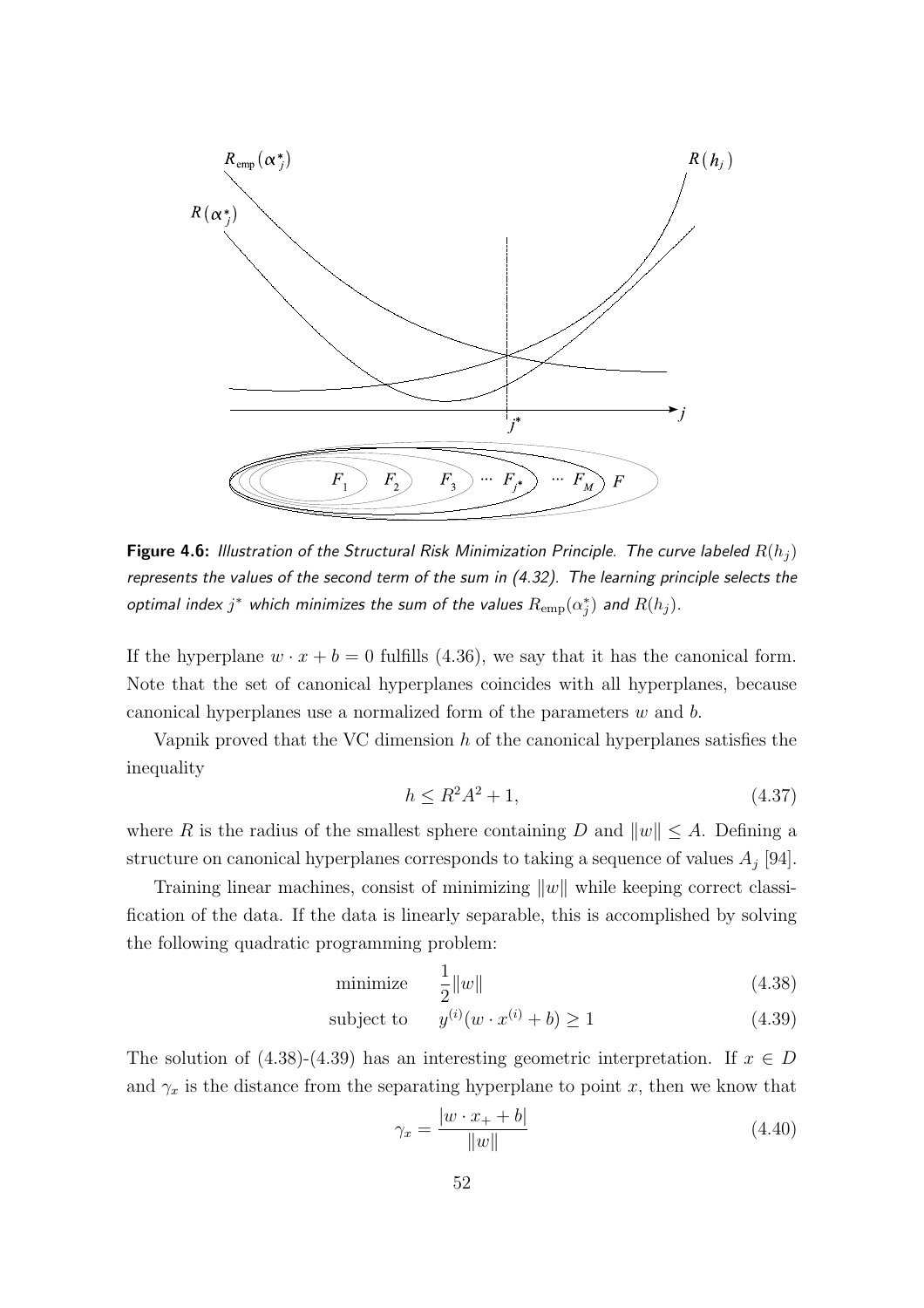The minimum of the distance

$$
\gamma = \min_{x \in D} \gamma_x \tag{4.41}
$$

is called the margin. Observe that

$$
\gamma = \min_{x \in D} \gamma_x \tag{4.42}
$$

$$
= \min_{x \in D} \frac{|w \cdot x_+ + b|}{\|w\|} \tag{4.43}
$$

$$
= \frac{1}{\|w\|} \min_{x \in D} |w \cdot x_+ + b| \tag{4.44}
$$

$$
= \frac{1}{\|w\|},\tag{4.45}
$$

(4.46)

since we are dealing with canonical hyperplanes. Thus, minimizing  $||w||/2$ , corresponds to the maximization of  $2/||w||$  we can deduce that parameters obtained by training linear machines correspond to the hyperplane having the maximum margin. The points of  $D$  where the maximum margin is reached  $-$  the case of equality in (4.39) – are known as support vectors. (See Fig. 4.7.) The margin is related to the VC dimension by (4.37).

However, linear separability is a very strong assumption which in general is not satisfied. The optimizing problem (4.38)-(4.39) is modified to handle non-linearlyseparable data, and one solves the following quadratic programming problem:

minimize 
$$
\frac{1}{2} ||w|| + C \sum_{i=1}^{\ell} \xi_i
$$
 (4.47)

subject to  $y^{(i)}(w \cdot x^{(i)} + b) \ge 1 - \xi_i$  (4.48)

$$
\xi_i \ge 0. \tag{4.49}
$$

The constrain (4.48) assures the classification of the pattern  $x^{(i)}$  with a tolerance  $\xi_i$ . The parameter C can be regarded as a regularization parameter.

To avoid certain numeric and implementation problems, the problem (4.47)-(4.49) is transformed into a dual problem using the technique of Lagrange multipliers:

maximize 
$$
\sum_{i=1}^{\ell} \alpha_i - \frac{1}{2} \sum_{i,j=1}^{\ell} \alpha_i \alpha_j y^{(i)} y^{(j)} (x^{(i)} \cdot x^{(j)})
$$
(4.50)

subject to 
$$
0 \le \alpha_i \le C,
$$
 
$$
(4.51)
$$

$$
\sum_{i=1}^{8} y^{(i)} \alpha_i = 0. \tag{4.52}
$$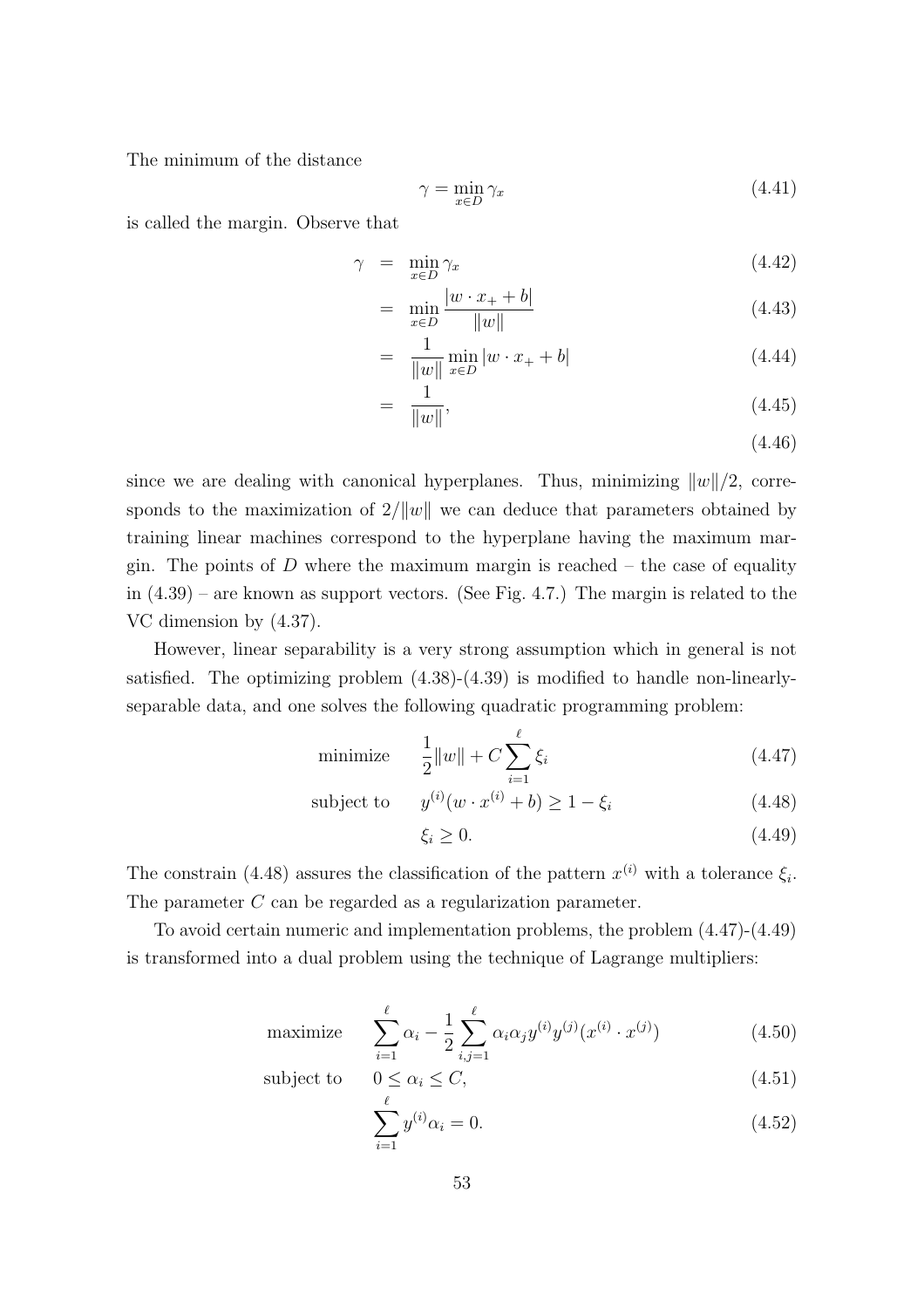

Figure 4.7: Geometric interpretation of the linear machine trained on linearly separable data. The maximum margin  $\gamma = 1/||w||$  is reached by the hyperplane represented by the continuous line. The dotted line is another separating hyperplane, but with a smaller margin. The support vectors are represented by wide-margin circles.

An important characteristic of this learning scheme is that the classification function f can be expressed in terms of the training vectors  $x^{(i)}$  for which the solutions  $\alpha_i$  of (4.50)-(4.52) are positive, called *support vectors* (SVs), by setting w and b as follows:

$$
w = \sum_{\alpha_i \in SV} y^{(i)} \alpha_i(x^{(i)} \cdot x), \quad b = \frac{1}{2}(w \cdot x_+ + w \cdot x_-), \tag{4.53}
$$

where  $x_+$  and  $x_-\$  are two SVs which belong to the positive and negative class respectively. The SVs are interpreted as the relevant patterns in the classification process. Frequently, the number of SVs is small with respect to the number of training data, thus giving a compact representation and efficient implementation of the classifier.

Another important characteristic of SVMs is that non-linearity can be introduced by replacing the inner product in (4.52) by a kernel function

$$
K(x^{(i)}, x^{(j)}) = \phi(x^{(i)}) \cdot \phi(x^{(j)}),
$$
\n(4.54)

where  $\phi$  maps the patterns into a high (possibly infinite) dimensional inner product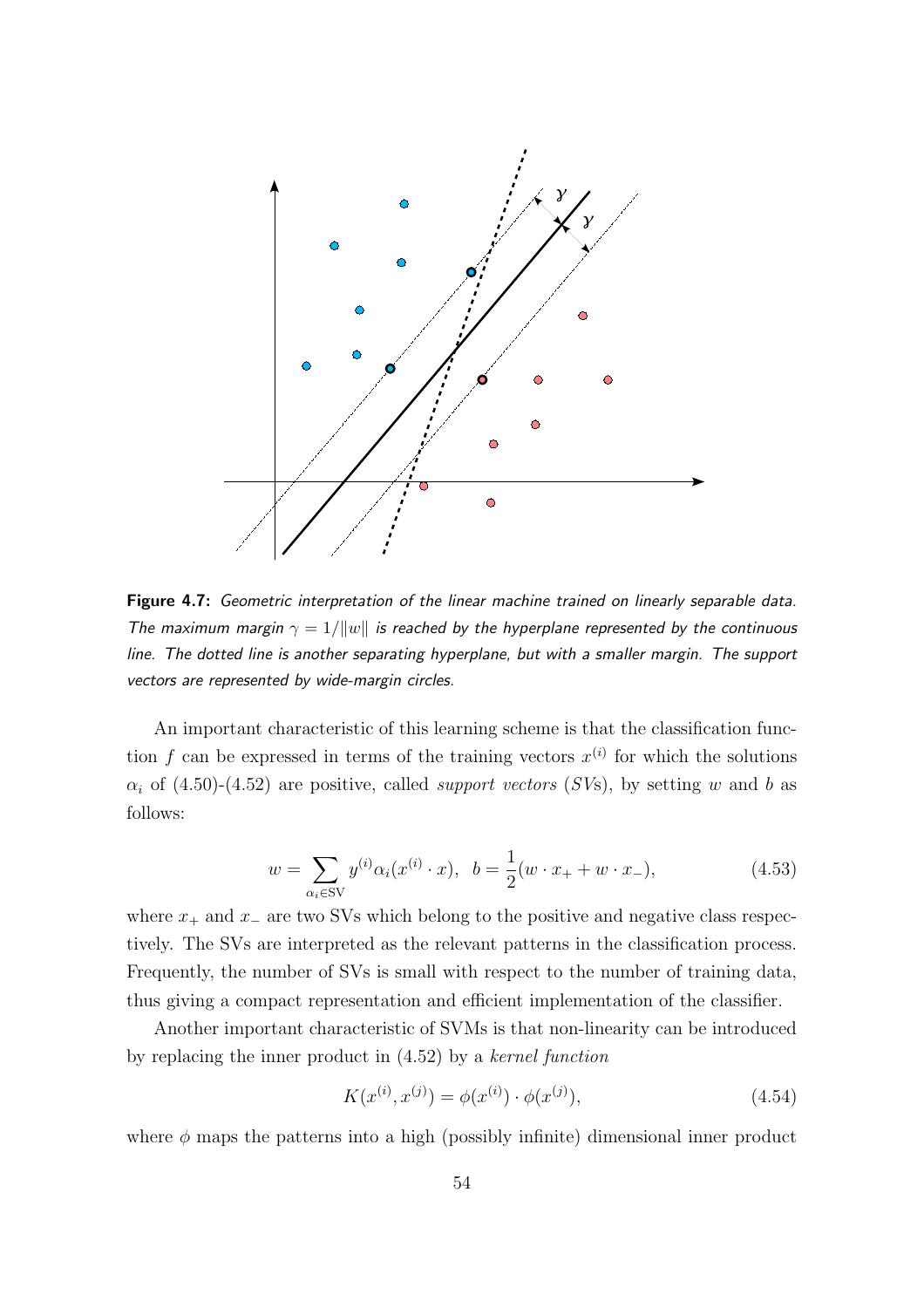

Figure 4.8: (a) Binary classification applied to a separable set using a linear SVM. (b) Binary classification of a non-separable set using an RBF function.

space. Some of the best known (and most widely used) kernel functions are:

$$
K(x, z) = \exp(-\gamma \|x - z\|), \qquad (4.55)
$$

$$
K(x, z) = (\gamma((x \cdot z) + 1))^d, \tag{4.56}
$$

$$
K(x, z) = \tanh(\gamma(x \cdot z) - \theta)), \qquad (4.57)
$$

which are know as *radial basis functions* (*RBFs*), *polynomial kernels*, and *hyperbolic* kernels respectively.

#### Multi-Class Support-Vector Machines

For multi-class SVMs, one can use Directed Acyclic Graphs SVM (DAG-SVM) [69]. The classification criterion is determined via a rooted binary graph. The nodes are arranged in a triangle with the root at the top and the leaves at the bottom, as showed in Fig. 4.9. Binary SVM classifiers are implemented in the  $k(k-1)/2$  internal nodes of the graph. The k leaves indicate the class predicted label. Given a new example  $x$ , classification starts with the classifier in the root. A node is exited via the left edge if the label in the classification is positive, or the right edge if the label is negative. In this way, the next classification node is evaluated. One continues this procedure until reaching a leaf.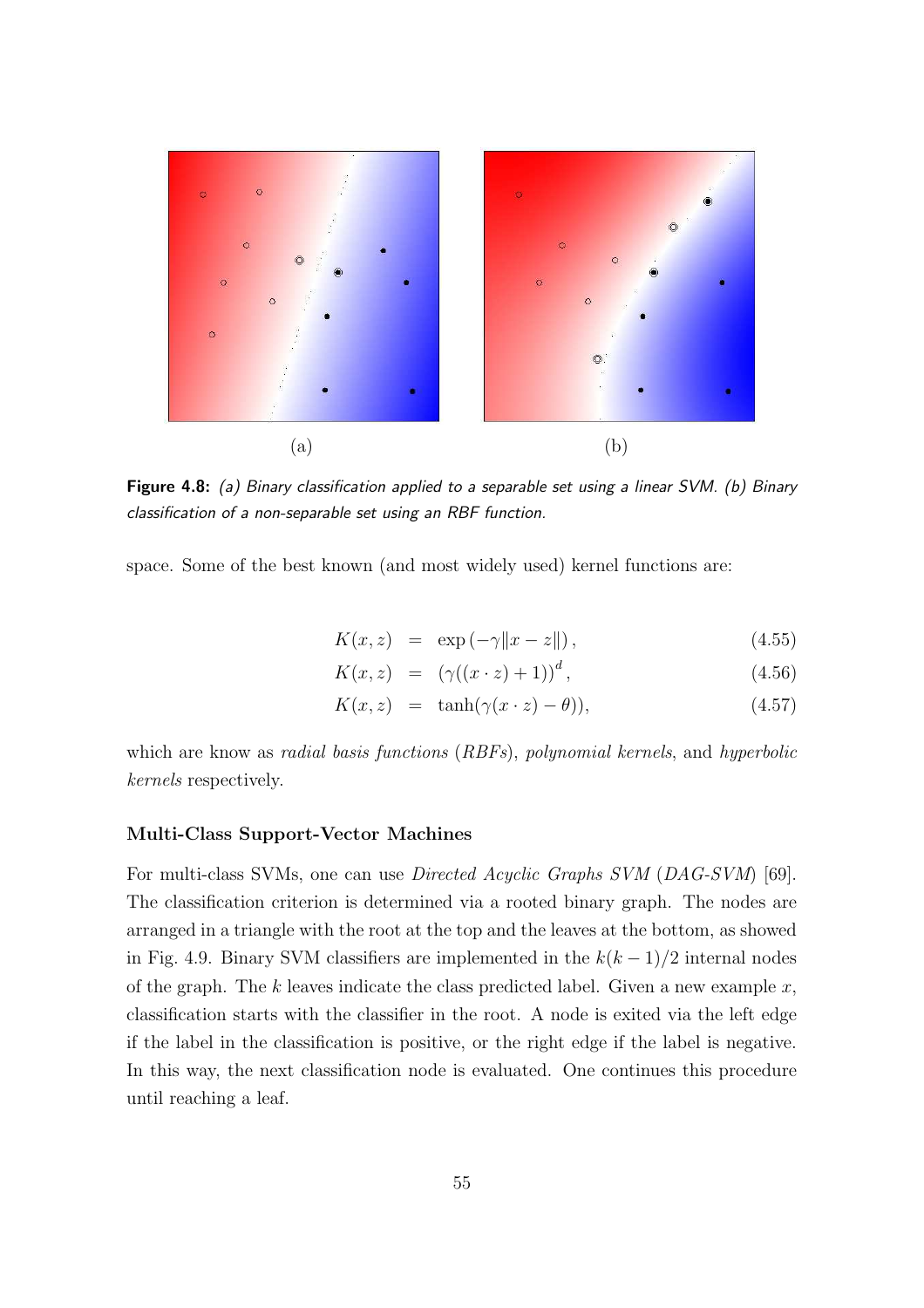

Figure 4.9: DAG for three classes.

## 4.3 Experimental Results

In this section we present the results of our experiments with two kind of data: userdependent data and the UNIPEN database. We used the user dependent data in our first implementation of the support-vector approach for on-line symbol classification. As expected, the results in this database were very good. To verify whether these results could also be accomplished with user independent data, we continued our experiments with the UNIPEN database.

#### 4.3.1 User-Dependent Classification

Our data were obtained from a Wacom Graphire 2 tablet connected to a Sony Vaio PCG-FX502 notebook. The symbols were written by a volunteer, and each class contains fifty symbols (see Fig. 4.10). The number of symbols was artificially increased ten times by means of transformations related to the tangent distance, as described in Sect. 3.4. We randomly selected 50  $\%$  of the data for training, 25  $\%$  for testing and 25 % for validation. We assumed that the symbols were composed at most of tree strokes, and tree classifiers were used to classify them, depending of the number of strokes. They were preprocessed as described in Chap. 3. The number of points of each stroke was limited to sixteen. The features used are the ones described in Sect. 3.5, and if a symbol had more than one stroke, we constructed their corresponding feature vectors and then concatenated them to obtain the final vector.

Our system uses a DAG-SVM as multi-class SVM-classifier. Sequential Minimal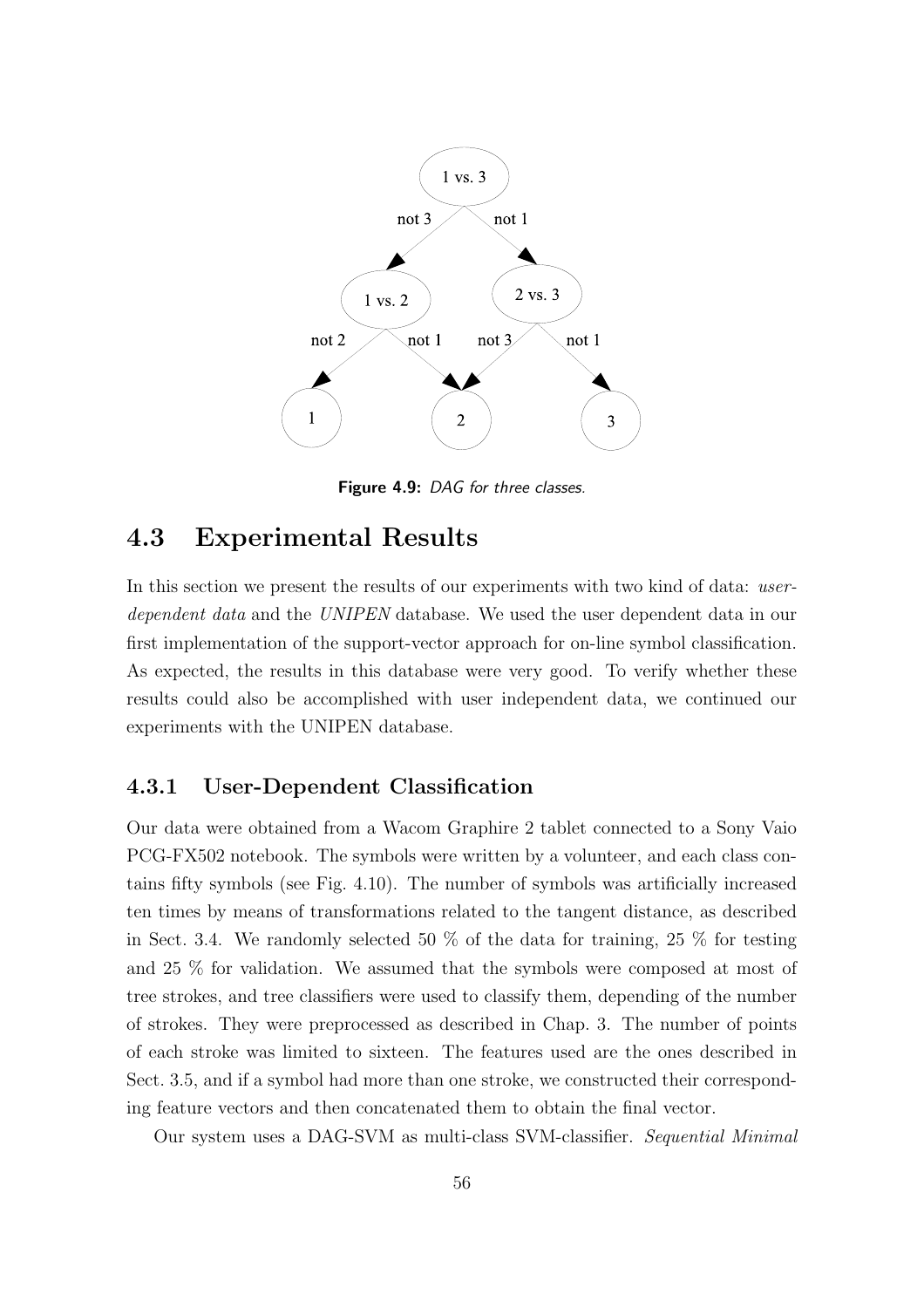

Figure 4.10: Symbols constituting the user-dependent database.

*Optimization* (*SMO*) algorithm was used to train the classification nodes [68, 43]. We used the RBF kernel for all the classification nodes of the DAG-SVM. Experiments suggested a value of  $\gamma = 0.001$ . For comparison, we trained a neural network with the RPROP algorithm with the standard sigmoid and its standard parameter values [71]. The training was finished by using an early stopping criterion with the validation set. The number of hidden units for each net were the same as those of the dimension of the feature vector.

Table 4.1 summarizes the results obtained for each classifier. The number indicates the correspondence of the classifier and the number of strokes in the symbols. We trained each ANN five times and selected the best one with respect to the error rate on the validation set. We used the support vectors found in the SVM training to train other ANN (marked with an asterisk in the table). Because of the size of the support vectors, we found that the training time is faster and classification rates improve.

When we added more features to the vector, we found some improvement in the classification rates and a reduction in the number of SVs, which is a good result because it increases the speed of the classification. The results for the one-stroke classifiers are shown in Table 4.2. The features were added in their order of description in Sect. 3.5.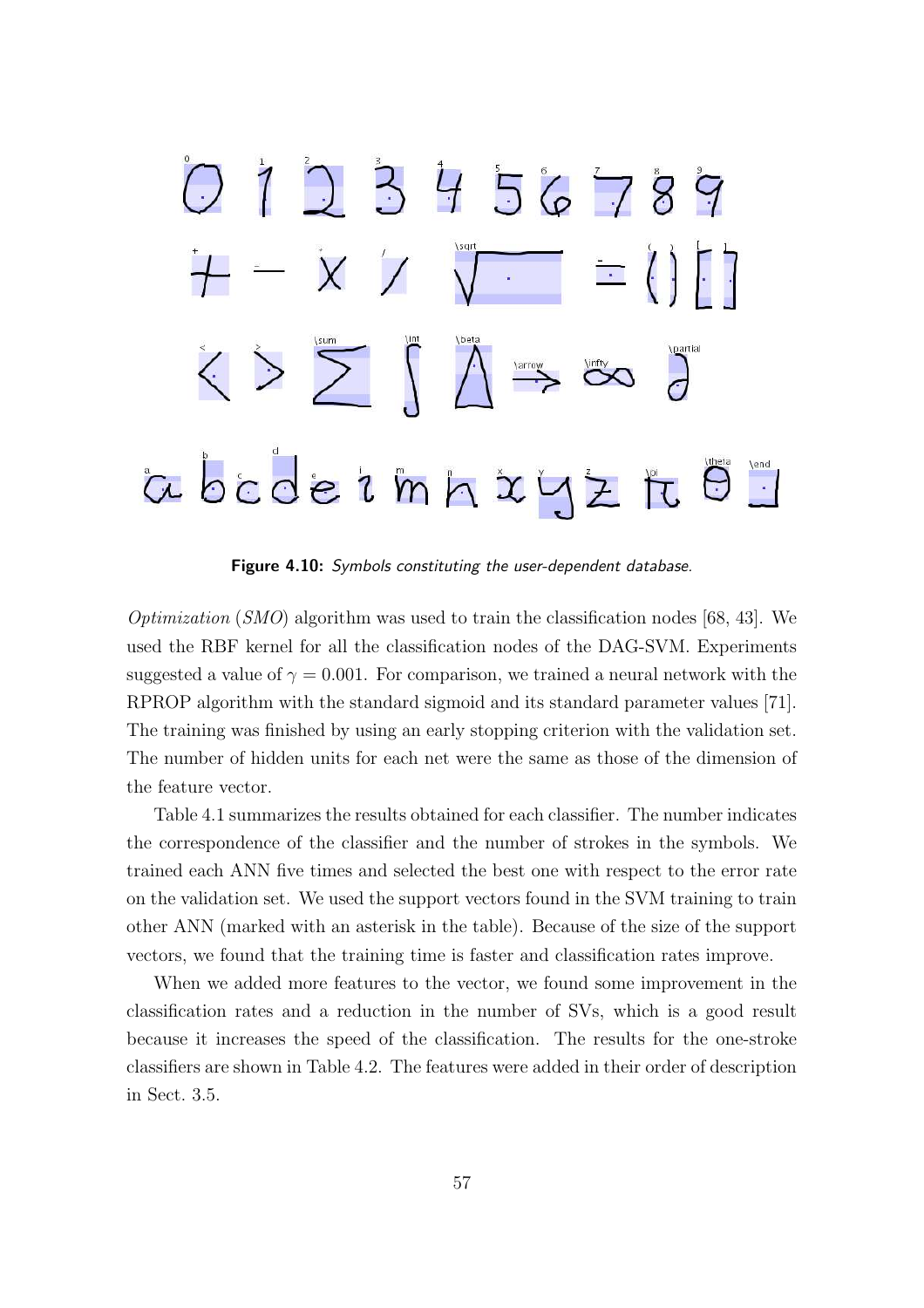| Classifier       | Support Vectors Training error |          | Test error | Val      |
|------------------|--------------------------------|----------|------------|----------|
| SVM1             | 29.65 %                        | $0.31\%$ | $0.93\%$   | $0.76\%$ |
| ANN1             |                                | $0.72\%$ | $1.17\%$   | $1.27\%$ |
| $ANN1*$          |                                | $0.98\%$ | $1.0\%$    | $1.06\%$ |
| SVM <sub>2</sub> | 36.73 %                        | $0.00\%$ | $0.62\%$   | $0.70\%$ |
| ANN <sub>2</sub> |                                | $0.69\%$ | $1.31\%$   | $2.09\%$ |
| $ANN2*$          |                                | 1.26 %   | 1.78 %     | $2.08\%$ |
| SVM <sub>3</sub> | 39.41 %                        | $0.00\%$ | $0.00\%$   | $1.17\%$ |
| ANN <sub>3</sub> |                                | $0.00\%$ | $1.17\%$   | 1.17 %   |
| $ANN3*$          |                                | $0.00\%$ | $1.17\%$   | $1.17\%$ |

Table 4.1: Classification rates for user-dependent classification.

Table 4.2: Classification rates with feature integration.

| Classifier       | Support vectors Training error |          | Test error | Val      |
|------------------|--------------------------------|----------|------------|----------|
| SVM1             | 45.45 %                        | $2.43\%$ | 2.86 %     | $3.07\%$ |
| SVM <sub>2</sub> | $46.64\%$                      | $1.84\%$ | $2.76\%$   | $2.27\%$ |
| SVM <sub>3</sub> | 27.85 %                        | $1.00\%$ | $1.41\%$   | $1.31\%$ |
| SVM4             | 29.44 %                        | $0.29\%$ | $0.86\%$   | $1.07\%$ |
| SVM <sub>5</sub> | 29.23 %                        | $0.17\%$ | $1.31\%$   | $0.76\%$ |
| SVM <sub>6</sub> | 29.13 %                        | $0.24\%$ | $0.79\%$   | $1.07\%$ |
| SVM7             | 29.70 %                        | $0.31\%$ | $0.75\%$   | $0.82\%$ |
| SVM <sub>8</sub> | 29.65 %                        | $0.31\%$ | $0.93\%$   | $0.76\%$ |

#### 4.3.2 Experiments with the UNIPEN Database

The UNIPEN foundation provides a public database of on-line handwritten data donated by researchers from universities and research centers around the world [36]. The version of the database we used in the experiments is UNIPEN Train-R01/V07. This data is formed by isolated characters, isolated words, as well as by free text. Because of the great variety of sources, the database is considered as difficult and challenging.

Unfortunately, this database does not contain Greek letters or mathematical operators, let alone complete mathematical expressions. For that reason, our experiments with this database consider only the data 1a, 1b, and 1c, which correspond to isolated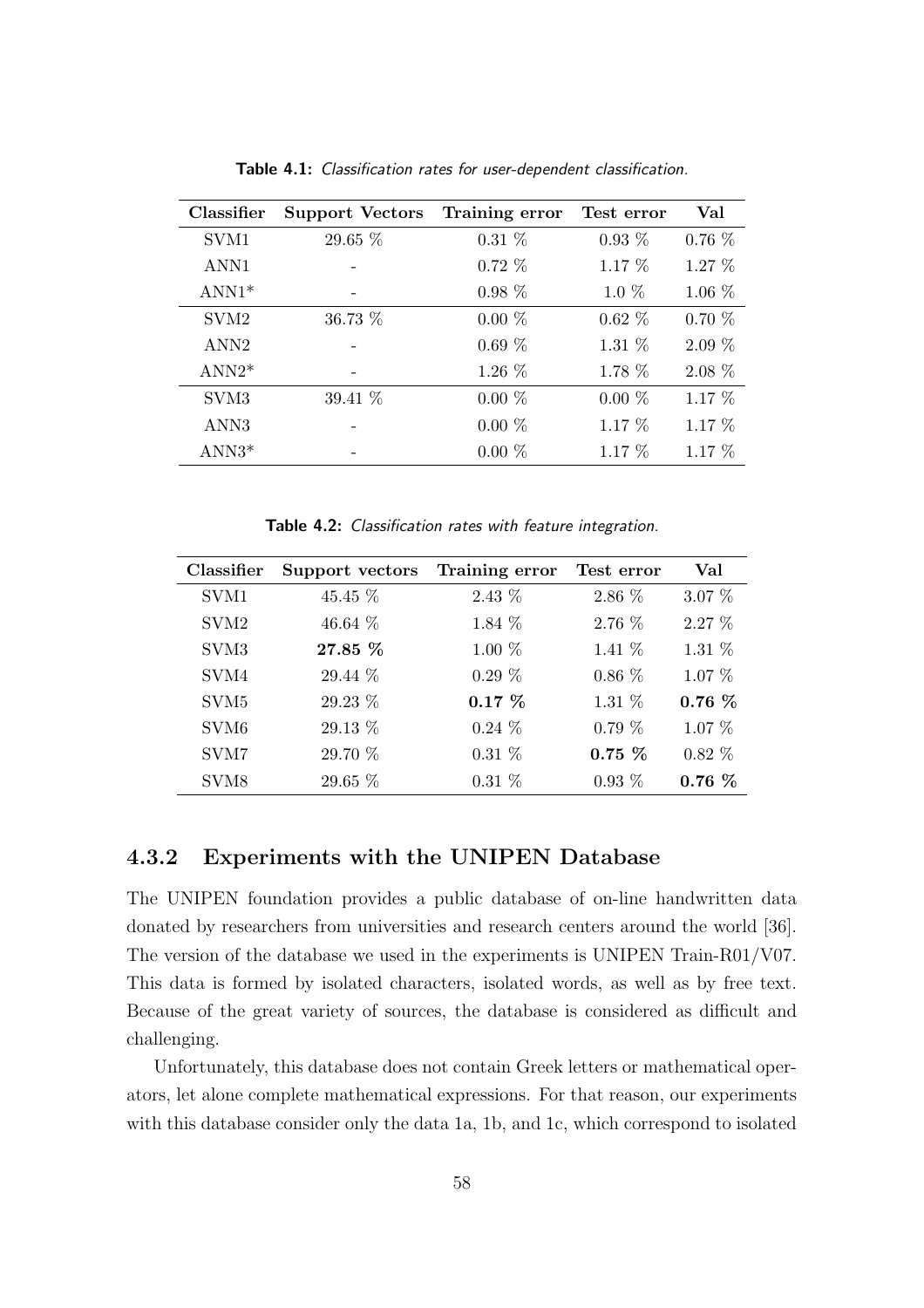|    | Database Number of symbols Read symbols |       | $_{\rm{Lost}}$ |
|----|-----------------------------------------|-------|----------------|
| 1a | 15953                                   | 15950 | $0.0188\%$     |
| 1b | 28069                                   | 28066 | $0.0106\%$     |
| 1c | 61351                                   | 57484 | 6.0303 $%$     |

Table 4.3: Lost of data when reading the UNIPEN database.

digits, isolated upper letters, and isolated lower case letters respectively. In each case, the data were preprocessed as described in Chapt. 3. In addition to these preprocessing steps, strokes that had a length smaller than 12 % of the symbol's diagonal were removed. The data were extracted from the database using the uptools3 programs which can be found on the UNIPEN Foundation website. During the extraction process, we encountered some problems when reading the files from the database and some data where not included in our experiments. Table 4.3 summarizes the amount of data that was lost.

The library libsvm-2.6 by Chang and Lin [16] was used to train the SVM-classifier. Their software offers *n*-fold cross-validation to verify the accuracy of the classification. This accuracy proof consist of randomly dividing the data into n subsets of the same size and taking  $n-1$  sets for training and one for testing the obtained classifier. This is repeated  $n$  times, so that all the  $n$  accuracy measures are obtained and averaged to obtain the final accuracy estimation. We used the RBF kernel for all the classification nodes of the DAG-SVM. We used the values of C and  $\gamma$  as indicated in Table 4.4. These values were obtained using a grid search and five-fold cross-validation in the intervals  $0 \le \log_2 C \le 16$  and  $-16 \le \log_2 \gamma \le 0$ , see Fig. 4.11. The results of the accuracy for the classification is shown in Table 4.5.

The total accuracy on the whole is calculated using the formula

Total accuracy = 
$$
\frac{\sum_{i=1}^{3} a_i n_i}{\sum_{i=1}^{3} n_i},
$$
 (4.58)

where  $a_i$ ,  $n_i$ , i represent the accuracy, the number of symbols in the subset, and the stroke number respectively.

To compare the accuracy of the SVM-based classifier, we trained other classifiers using the data-mining tool weka-2.4.2 [101]. We used a computer with a Pentium III processor at 800 MHzand 512 MB of RAM running Debian GNU/Linux operating system. The accuracy is measured using stratified 10-fold cross validation, an evaluation option available in the software. For classifier training, we used the default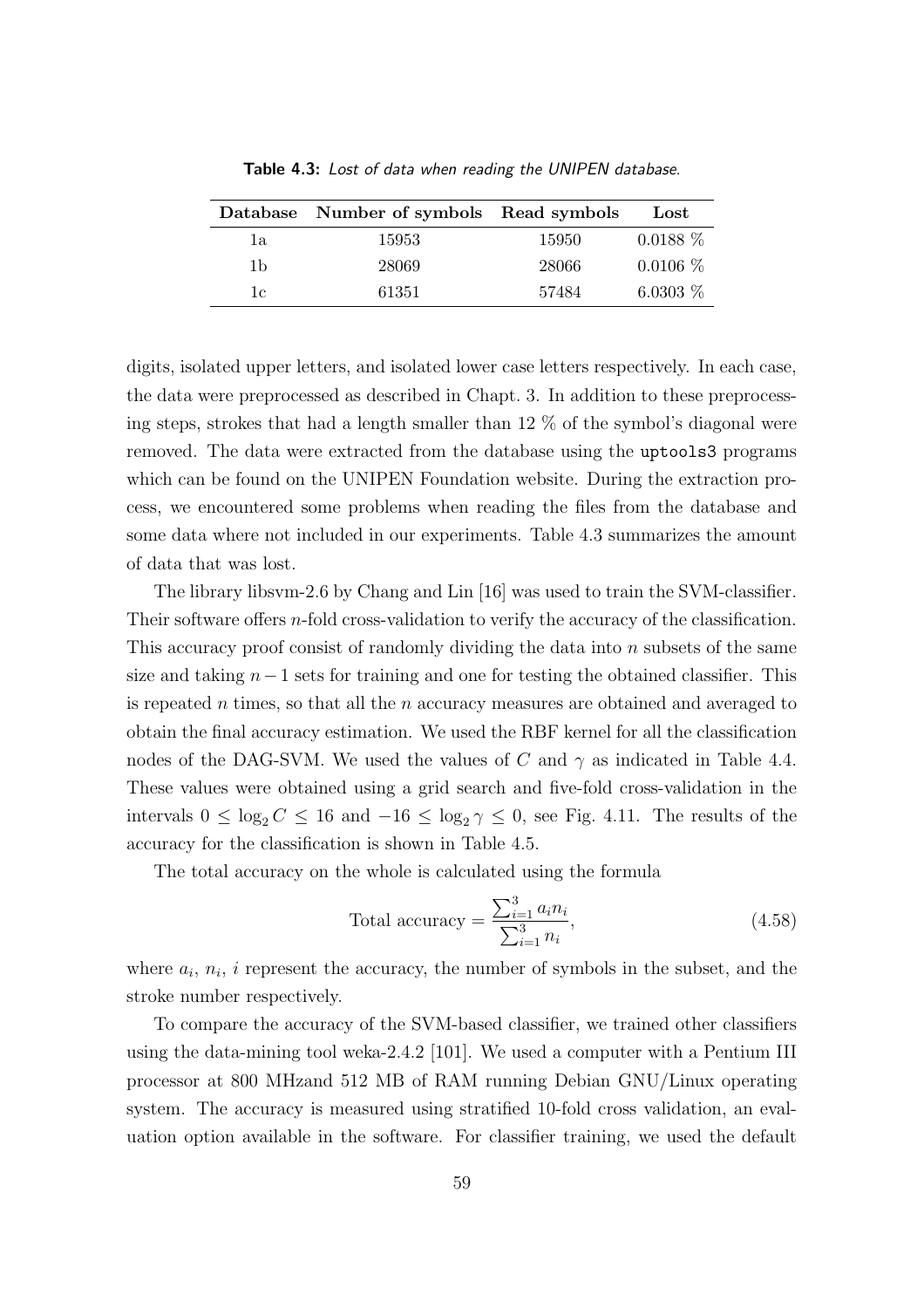

Figure 4.11: Contour plot of the classification error using the 1a subset of the UNIPEN data. The error was calculated by five-fold cross-validation of 20 % of the original data. The figures correspond to the symbols of one, two, and three strokes respectively.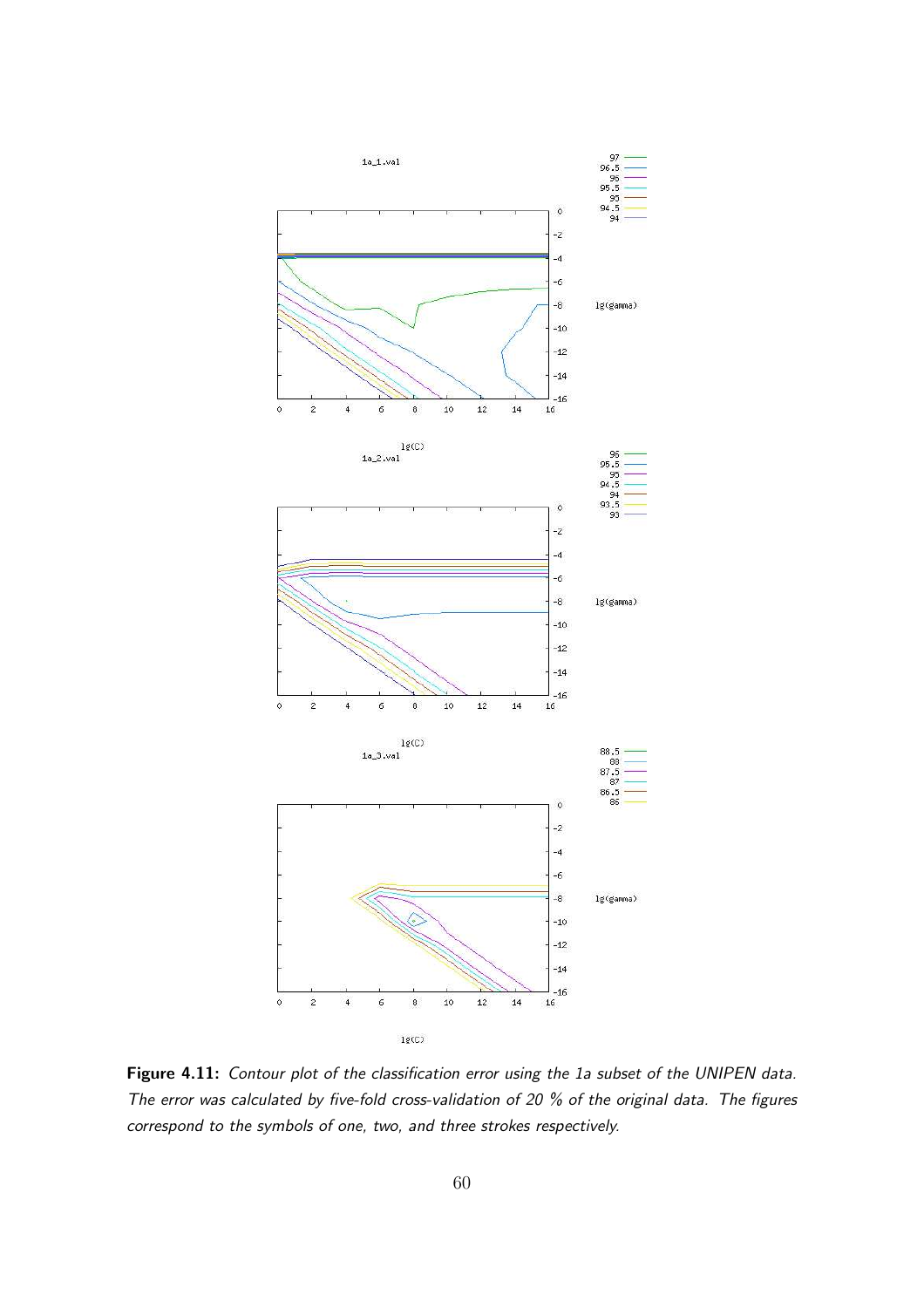

Figure 4.12: Contour plot of the classification error using the 1b subset of the UNIPEN data.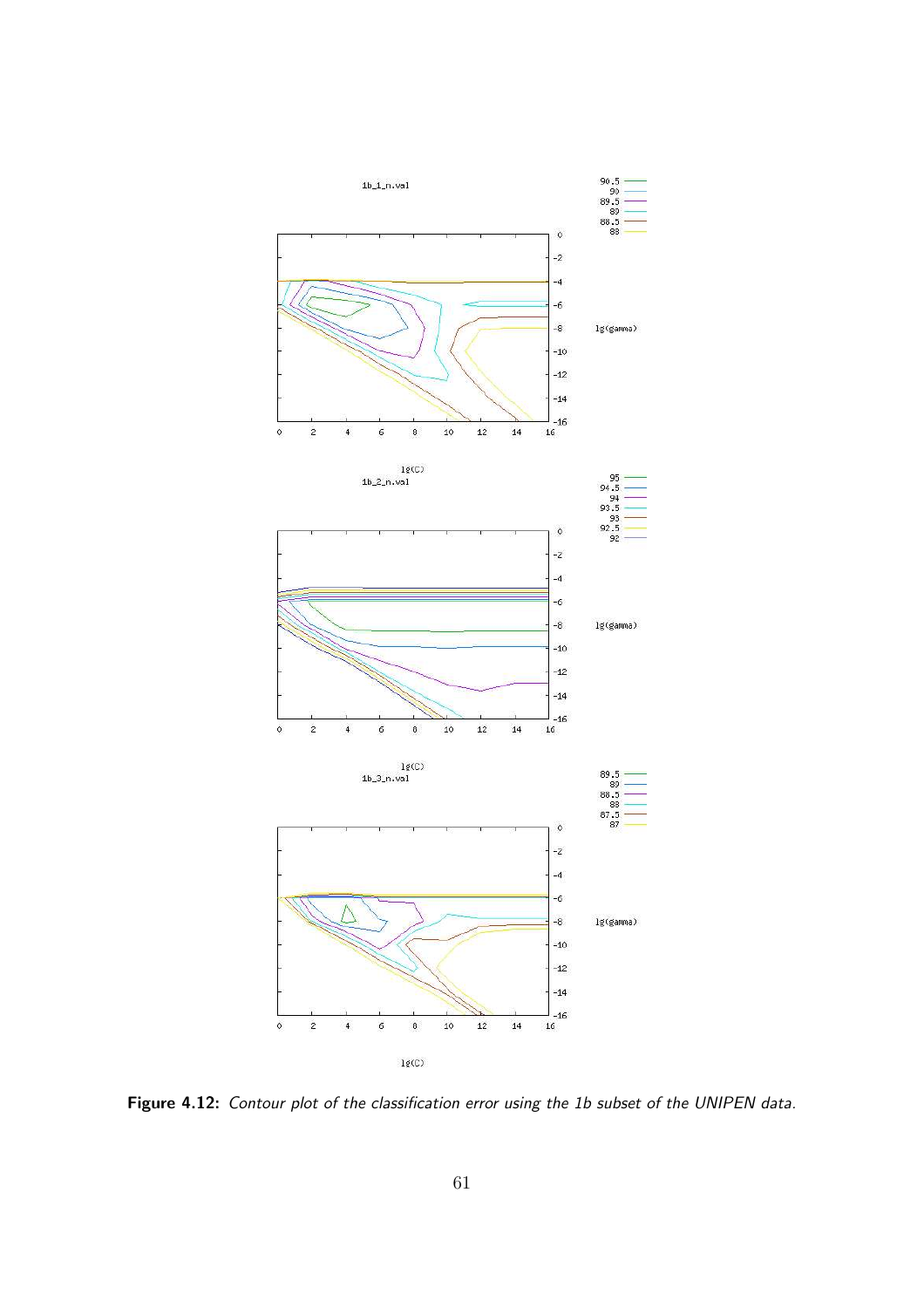

Figure 4.13: Contour plot of the classification error using the 1c subset of the UNIPEN data.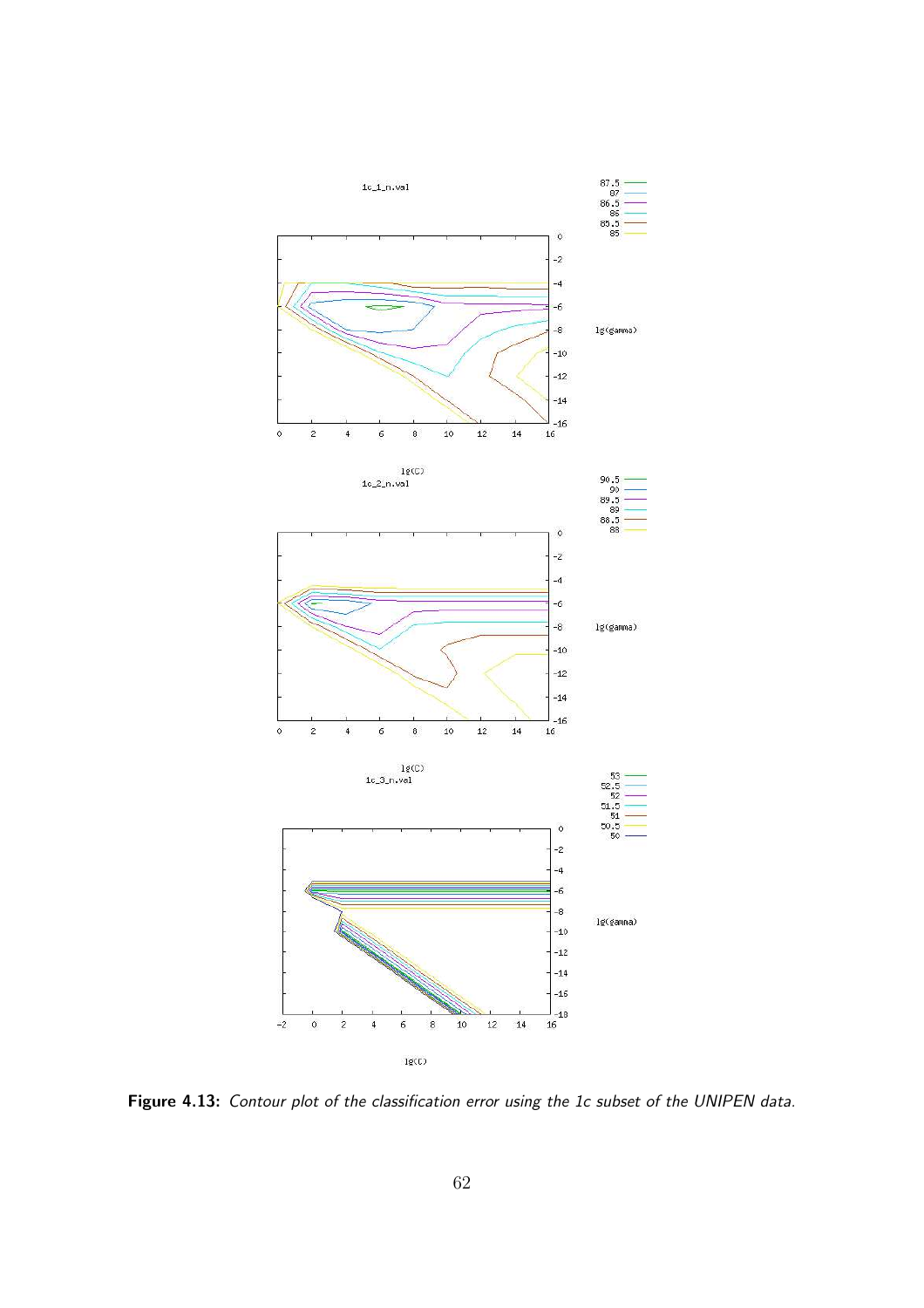| Database        | <b>Strokes</b> |     | $\gamma$     |  |
|-----------------|----------------|-----|--------------|--|
|                 | 1              | 64  | 0.015625     |  |
| 1a (digits)     | 2              | 16  | 0.00390625   |  |
|                 | 3              | 256 | 0.0009765625 |  |
|                 | 1              | 16  | 0.015625     |  |
| 1b (upper case) | 2              | 16  | 0.00390625   |  |
|                 | 3              | 16  | 0.00390625   |  |
|                 | 1              | 256 | 0.015625     |  |
| 1c (lower case) | 2              | 4   | 0.015625     |  |
|                 | 3              | 128 | 0.015625     |  |

Table 4.4: Optimal parameters of the RBF kernel for the UNIPEN database.

parameter values of weka-2.4.2, except when training the MultilayerPerceptron. In this case, the dimension of the input data was reduced using principal component analysis, and 20 % of the corresponding training set was used for early stopping.

To get an idea of the effectiveness of our approach, we compared the results of all the classifiers we trained with other results from the literature that use the UNIPEN database. We should point out that, although these results where obtained using the UNIPEN database, symbol sets differ. Different authors use different versions of the database, different subsets of the database for tests, and training and tests are done on multi and omni-writer sets. For this reason, comparisons of classification errors should be made carefully. Tables 4.6-4.7 summarize the results obtained in this section.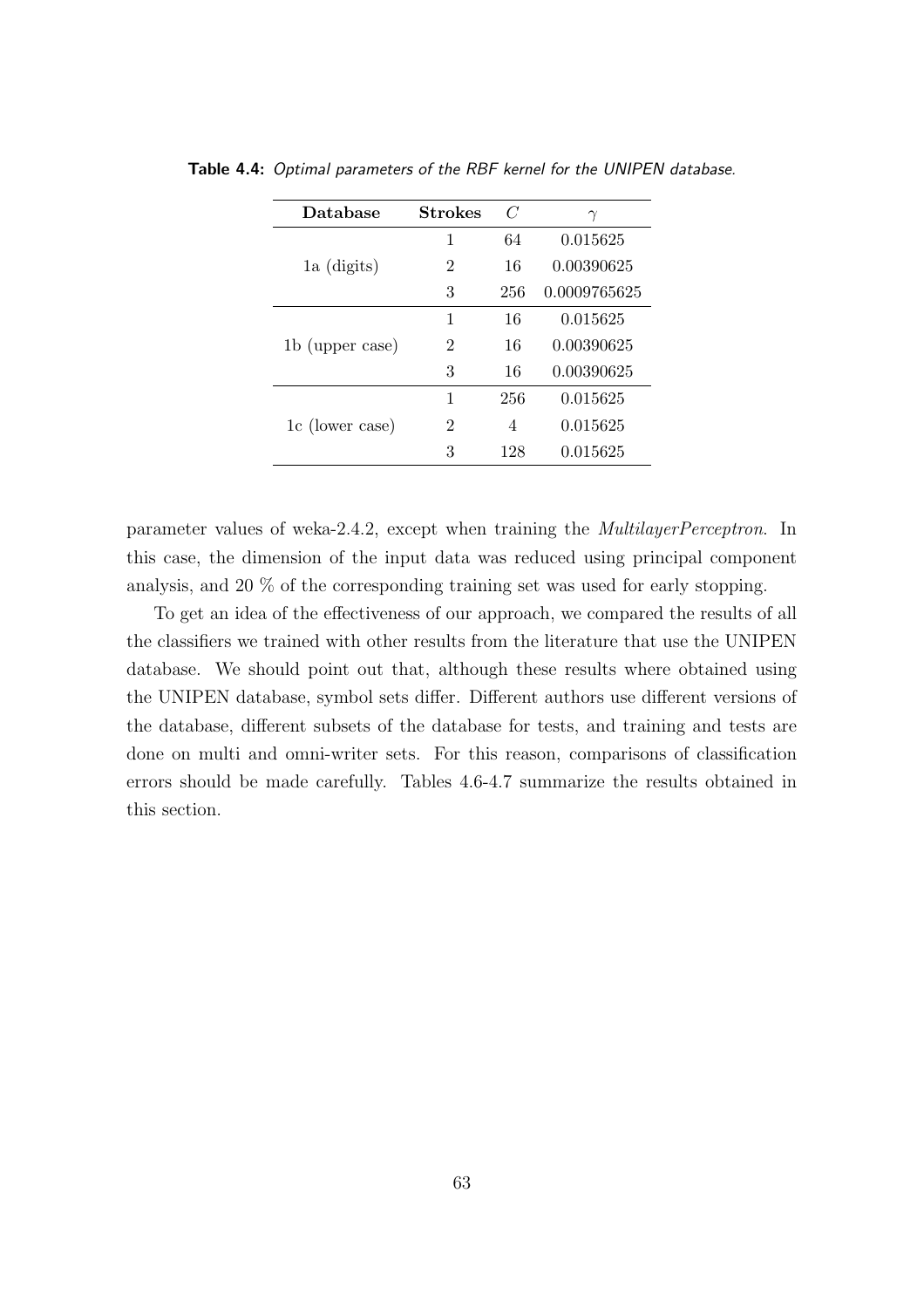| Database        | <b>Strokes</b>                      | <b>Symbols</b> | Accuracy  | Total accuracy | Total error |
|-----------------|-------------------------------------|----------------|-----------|----------------|-------------|
| 1a (digits)     |                                     | 11867          | 98.7191 % | 98.6520        |             |
|                 | $\overline{2}$                      | 3943           | 98.8587 % | %              | 1.3480 %    |
|                 | 3                                   | 140            | 87.1429 % |                |             |
|                 |                                     | 13509          | 94.0928 % |                |             |
| 1b (upper case) | $\overline{2}$                      | 10184          | 97.2407 % | 94.8299        | 5.1701 $%$  |
|                 | 3                                   | 4373           | 91.4932 % | $\%$           |             |
|                 | 1                                   | 48194          | 91.6317 % |                |             |
| 1c (lower case) | $\mathcal{D}_{\mathcal{A}}$<br>9030 | 94.0532 %      | 91.9455   | $8.0545\%$     |             |
|                 | 3                                   | 260            | 76.9231 % | %              |             |

Table 4.5: Classification rates for the UNIPEN database using SVM-DAG classifiers with the RBF kernel.

Table 4.6: Comparison of different classification approaches using the 1a (digits) subset. Approaches without references correspond to results presented in this chapter.

| Approach                 | Error      | Database          |
|--------------------------|------------|-------------------|
| Support Vector           | 1.3480 $%$ |                   |
| Nearest neighbor         | $1.4799\%$ |                   |
| Neural network           | 2.5021~%   |                   |
| Perceptron [64]          | 3.0000 $%$ | $DevTest-R02/V02$ |
| Hidden Markov Model [39] | 3.2000 $%$ | Train-R01/V06     |
| Fuzzy-Geometric [37]     | 3.7000 %   |                   |
| Decision tree            | 4.0070 %   |                   |
| Naive Bayes              | $8.3841\%$ |                   |